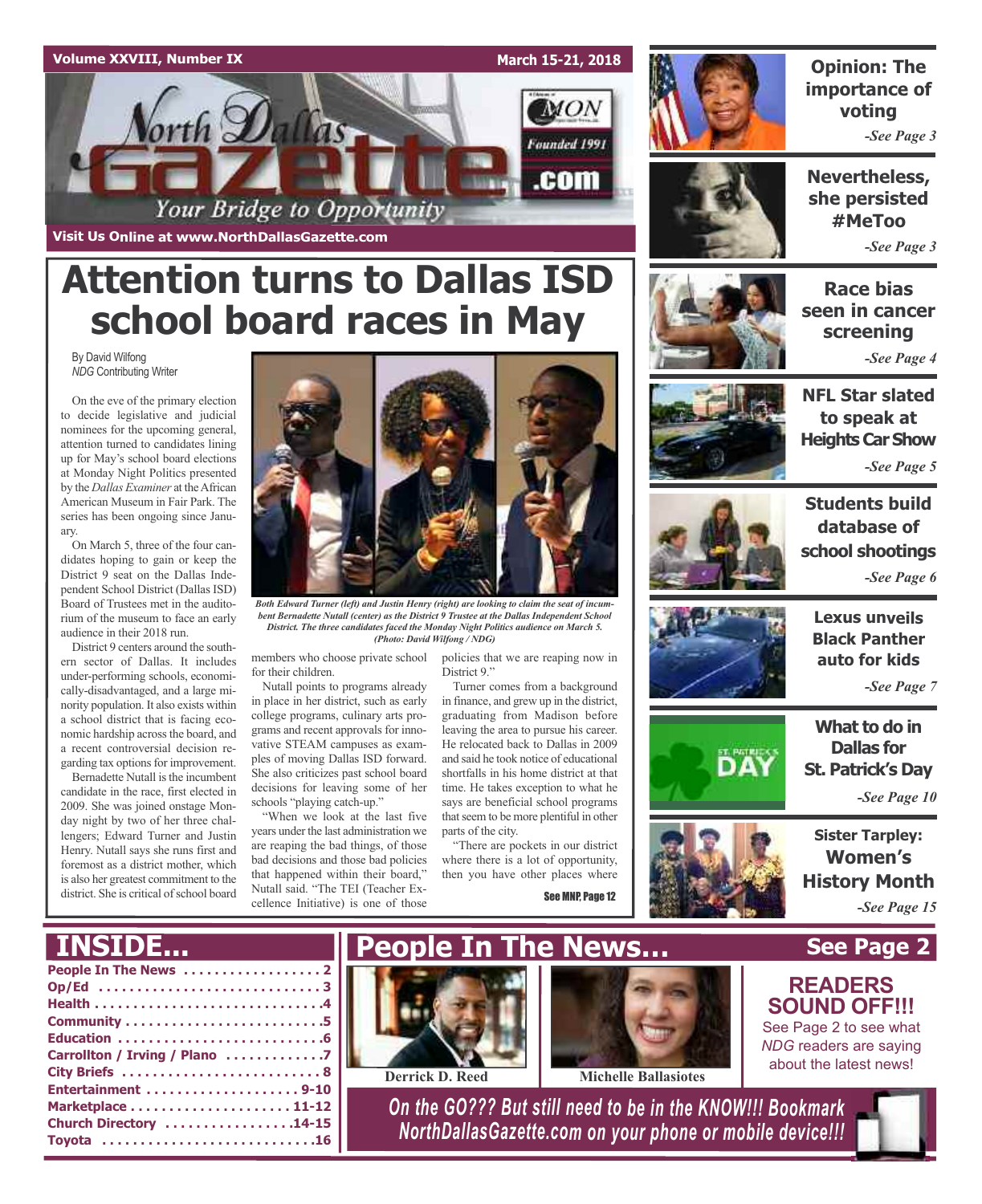## **People in the News www.NorthDallasGazette.com**

## **Derrick D. Reed**

Author, Business Coach, and Motivational Speaker, Derrick D. Reed has now released his new book titled Mind Set Go. In this riveting, new release, Derrick sets out to reignite and help people identify the need for wholeness and the steps to walk through in achieving it. He boldly empowers people to ignore pessimists who suggest "it can't be done" and reveals a positive, practical and strategic approach people need to follow in realizing their biggest dreams. Boasting a track record of success in his business coaching, the author applies his coaching



uals to the fact that they cannot change the events that have occurred in the past. But they, however, have all the power in them to rewrite the wrongs and create a wonderful future.

The book, Mind Set Go,

## **Michelle Ballasiotes**

The American Heart Association, the world's leading voluntary health organization dedicated to building healthier lives, free of cardiovascular diseases and stroke, is awarding financial scholarships to six students who are working to improve the health and well-being of their community or college campus.

According to research conducted by the Mayo Clinic, 40 percent of an individual's health can be attributed to socioeconomic factors, 30 percent to healthy behaviors, 20 percent to medical care and 10 percent to the environ-



ment. That's why the Association collaborates with organizations, businesses, entrepreneurs, and now youth, to create and identify solutions to our communities' most complex social issues, ultimately impacting and improving health outcomes.

will walk readers through simple principles on how to live a renewed life existence; focus on honesty, transparency, forgiveness, and self-care. It motivates to the third power and easily takes readers on a spiritual journey deep within their mind, body, heart, and soul. It is an honest perspective of life consciousness that inspires people to move forward, do more, and be more simply because they can. The book is a worthy investment to the soul with an awesome return of peace and fulfillment. Simply put, it is the roadmap to finding the real you! Mind Set Go is an amazing and powerful book and is meant to bring about aware-

Through the EmPOW-ERED To Serve Scholars competition, which launched in January in recognition of Martin Luther King, Jr. Day and the National Day of Service, the Association sought high school seniors and undergraduate college and university students who are actively striving to identify solutions to address the social determinants of health -- the economic and social conditions in which people are born, grow, work and live -- and how they impact risks for heart disease, stroke and high blood pressure.

From a high school senior

ness and to encourage millions of people to rise and have a feeling of life experience," said Derrick D. Reed, author of the book. "It is a must read because it will motivate and inspire you into being proactive, and to obtain self-motivation & understanding which portray who you are, what you think, and what you want to achieve."

In the book, Derrick reveals how to challenge the old paradigms and perspective and ways to secure the better life waiting on the other side. It is all about willpower, pure passion and purpose fulfillment. Mind Set Go is available online at www.mindsetgobook.com. The website also offers the

who provides nutrition education to local youth to a future family nurse practitioner who conducts communityorganized wellness checks, the six students who will receive \$1,500 scholarships include:

• Ahmed Arasah aspires to become a physician and promote healthy living through community yoga instruction and will offer sessions to his classmates at Xavier University in New Orleans this spring.

• Michelle Ballasiotes is a student at the University of North Carolina at Chapel Hill studying pre-health policy and management and advocates for corner grocery store chance to get in contact with the author through his media platform.

Derrick D. Reed, is an Author, Business Coach, and a Motivational Speaker. He's the CEO/Founder of His Image Barber Lounge in the Westside area ofWilmington, DE and the President of Delaware's Board of Cosmetology and Barbing at the Department of Professionals Regulations in Dover Delaware. As an Author, Derrick helps to instill in people passion, purpose, power, vision and drive to achieve sustainable results. He's passionate about writing, leading and guiding people to find a fulfilled, happy and purposeful passion in life. Derrick is

owners to sell fresh, healthy foods.

• Jose Trinidad Muratella studies biochemistry at the University of Illinois at Chicago and spends his volunteer time at the Community Health Clinic teaching diabetes education courses.

• Avery Nelson, a freshman studying public policy at Pomona College in Claremont, Calif., helped launch an urban garden where families living in food deserts can harvest fresh fruit.

• Esmeralda Ochoa has her sights set on a family nurse practitioner career, and in between her studies at Chamberlain University in Addison, Ill., partners with the Nathe author of the book Mind Set Go. The book is his first publication and has been instrumental in restructuring and positioning positive mindset in the life of every individual.

Derrick's Philosophy and Motto is "When We Know Better, We Grow Better", is the constant theme that has helped him overcome every test he has faced in life with a mission to create a new culture of peace, lovely brotherhood and enlightenment to the youth to grow from project to progress.

The book Mind Set Go is available at www.mindsetgobook.com, Amazon.com, Kindle etc.

tional Association of Hispanic Nurses to coordinate and conduct community wellness checks.

• Dorysel Sandoval, a senior at Sweetwater High School in National City, Calif., who interns and volunteers at a local nonprofit teaching youth in the community about urban agriculture and nutrition education.

The scholarship competition is part of the Association's Take Me Home video docuseries campaign, which leverages the collective stories of our ambassadors, alliances and communities as catalysts to rally, inspire and

See BALLASIOTES, Page 4

# **NDG Readers Sound Off...**

## **Black Violin**

Thank you for the opportunity. My niece and I had a great time. She is into music and theater and I like reminiscing about my band years.

> *- Armando Quiroz NDG* ticket winner

#### **Concerns regarding Uplift's political involvement**

No surprise that Uplift Charter Schools (largest charter network in Dallas) is getting involved in elections for Dallas trustees. The irony of their action is the board members for Charter schools are selected not elected. Now

why would they be meddling in public school elections.

Maybe it's because Todd Williams of Commit has a charter school named after him (Williams) and is a former board member for Uplift. His wife now serves on the Uplift board and he has been appointed to the State School Finance Committee or maybe it's because Dustin Marshall is a former Uplift board member.

Please connect the dots, they want new Negroes that they can manipulate. They have an agenda and it is not about educating all children. Just look at the

expensive propositions ing's co-founder @Mattkthey have presented to DallasISD like Mike Miles, TEI, ACE, etc.

I continue to advocate for keeping Trustee Bernadette Nutall on the board for District 9. There is no other government entity where the elected African Americans are working so closely together.

*- Joyce Foreman* via Facebook

## **Millenials Have An Entrepreneurial Mindset**

Tips for getting started with your own business from College Works PaintStewart on @NDGEditor *- @CollegeWorksPainting* via Twitter

## **Black Ink celebrates Black literature**

"Reading is a superpower, in Solomon Northup's essay; and an old friend, with Roxane Gay. Words feel playful, with Colson Whitehead; and like precious gems with Maya Angelou."

> *- @Mariamtatar* via Twitter

**To share your opinion visit NorthDallasGazette.com**

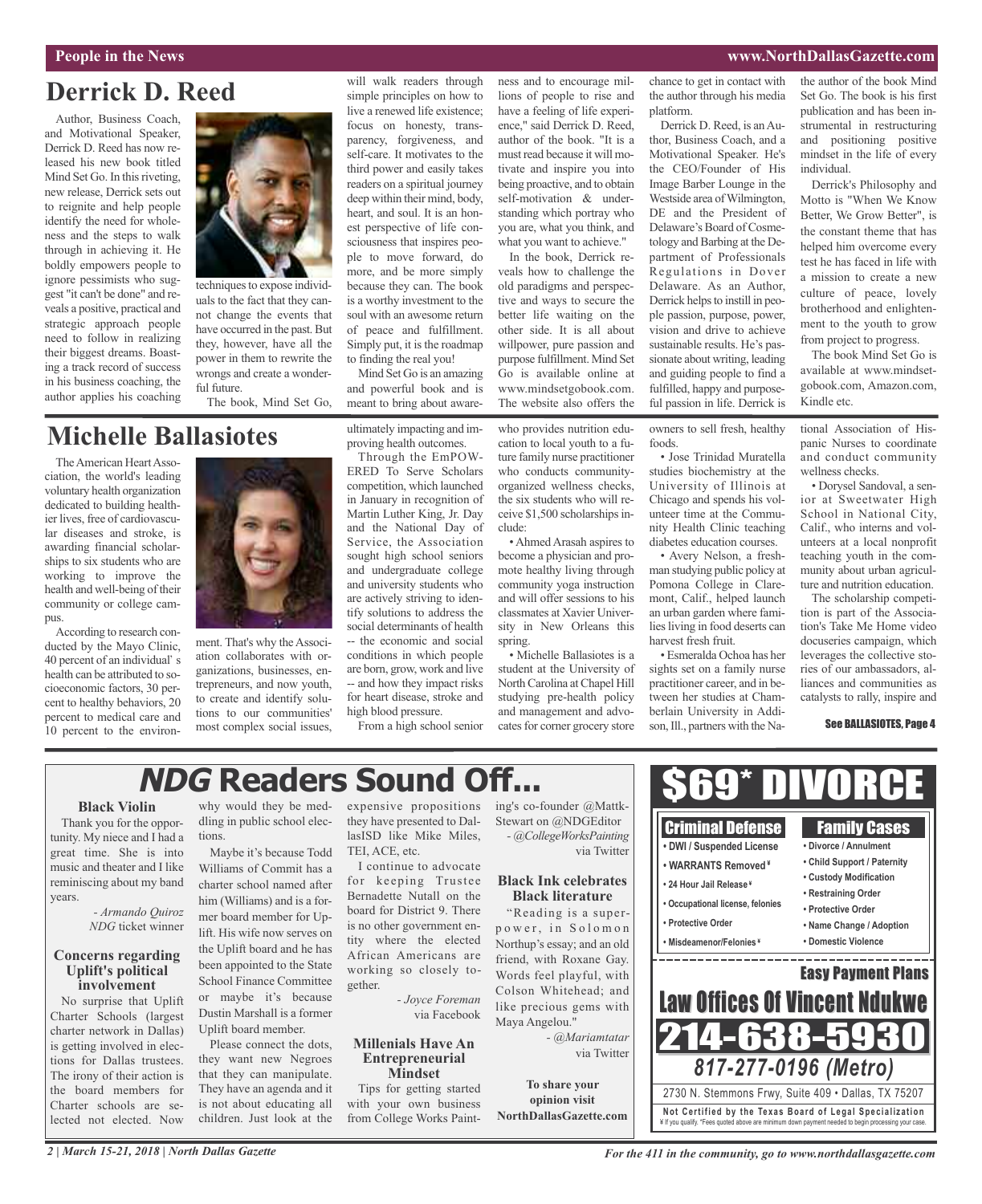## **www.NorthDallasGazette.com Op-Ed**



# **Guest Opinion: The importance of voting**

By Congresswoman Eddie Bernice Johnson

I want to express my most sincere gratitude to the voters of the 30th Congressional District who cast their votes for me during the recent Democratic primary election. Please know that I will continue to be a principled and fierce advocate on your behalf in Washington.

I will work to ensure that all Americans receive affordable healthcare, that Medicare and Medicaid are protected, that senior citizens and children are treated fairly and that our nation adopts sensible and responsible firearms legislation.

Ever since I became your elected representative in Washington,DC, I have felt a sacred obligation to do the best that I could to safeguard and promote your interests in the United States House of Representatives. It has not always been easy, but I have persevered because I have believed in each of you and you have believed in me.

We live in very serious times which require the commitment of very serious people who are willing to make personal sacrifices for the common good. You have supported me, and I want you to know that you can count on me to protect your interests, and those of your

While the figures are encouraging , we must remember that voting is a privilege. The history of our country is laced with the heroic sacrifices of those who lost their lives in the noble struggle to win voting rights for all people.

In the general election this

*"Their objective is to take America backwards. To defeat them, we must vigilantly exercise the right to vote, and fully participate in all elections."*

families.

In North Texas, the 2018 primary witnessed an increase in the number of people that decided to exercise their duty to vote. During the past four years, the number of voters in our party has doubled.

This is a tremendous achievement for our country, our state and our nation.

fall, it would be more than fitting if all of us encouraged those who did not participate in the primary to vote for those whom they would like to represent them in the chambers of government.

Looking across our country, we must realize that there is an assault on the rights of minorities, seniors and young people to vote.

Restrictive voter identification laws have been passed by many state legislatures ,including Texas, whose members are unsettled by progressive and people-centered politics.

We must not allow these legislators to win. Their objective is to take America backwards. To defeat them, we must vigilantly exercise the right to vote, and fully participate in all elections.

Many of those who marched and were physically beaten to win voting rights are no longer with us. They competed their historical duties by demanding that they, and those that followed them, be allowed the right to vote.

Now is the time for those who remain to honor the memories of those who came before us. We must continue to vote, and to urge others to do so.

In years to come history will herald the rightness of our cause. And those that follow us will applaud our example.

# **Nevertheless, she persisted**

By Tameika Vaxter

In light of the #Metoo and Time's Up movements, 2018 has been dubbed the year of the female. The year that females are taking an active stand against inequalities and issues that have been ongoing and unnoticed for far too long.

Given this heightened awareness, this year's Women's History Month will hold more meaning than it ever has before.

"Nevertheless She Persisted" serves as the theme for this year's month-long celebration that acknowledges and recognizes those females who fight for all forms of discrimination against women, according to The National Women's History Project, the leading organization and resource for women's history.

But as we fight, we must stay focused and committed to fighting for change not only for ourselves, but our



future selves – the next generation of female leaders.

The dictionary defines persisted as continuing firmly or obstinately in an opinion or a course of action in spite of difficulty, opposition or failure. During Women's History Month, we need to be mindful of those females who persisted to make a difference, such as:

• Tarana Burke - #MeToo founder who encouraged women to raise their voices and speak out about sexual violence and harassment;

• The young female gymnasts sexually abused by Larry Nassar – for having the courage to face their accuser and recount the sexual abuse they experienced; and

• The co-chairs of the January 2018 Women's March (Tamika Mallory, Carmen Perez & Linda Sarsour) – for galvanizing and encouraging more women to run for office.

Fighting for all forms of discrimination against women and girls is a charge that every female can embrace. Our nurturing, intuitive, resilient and protective personalities will not allow us to stand by and accept the status quo any

longer.

It's amazing how a woman's place is supposed to be in the kitchen; however, only 20 percent of professional executive chefs  $\frac{1}{2}$  are female. Or how women, who are by far, the primary fashion consumers, hold less than 25 percent of leadership positions in top fashion companies.

With statistics like this, we must stay focused and realize that regardless of race, socioeconomic status, or religion, we are identified as females first. And this universal bond that we share, should be the driving force in encouraging and guiding our future women to seek change.

*Trameika Vaxter is the President of PeRfect Plan Public Relations, a public relations firm based in Grand Prairie, Texas, that specializes in the female consumer market. She can be reached at perfectplanpr@gmail.com.*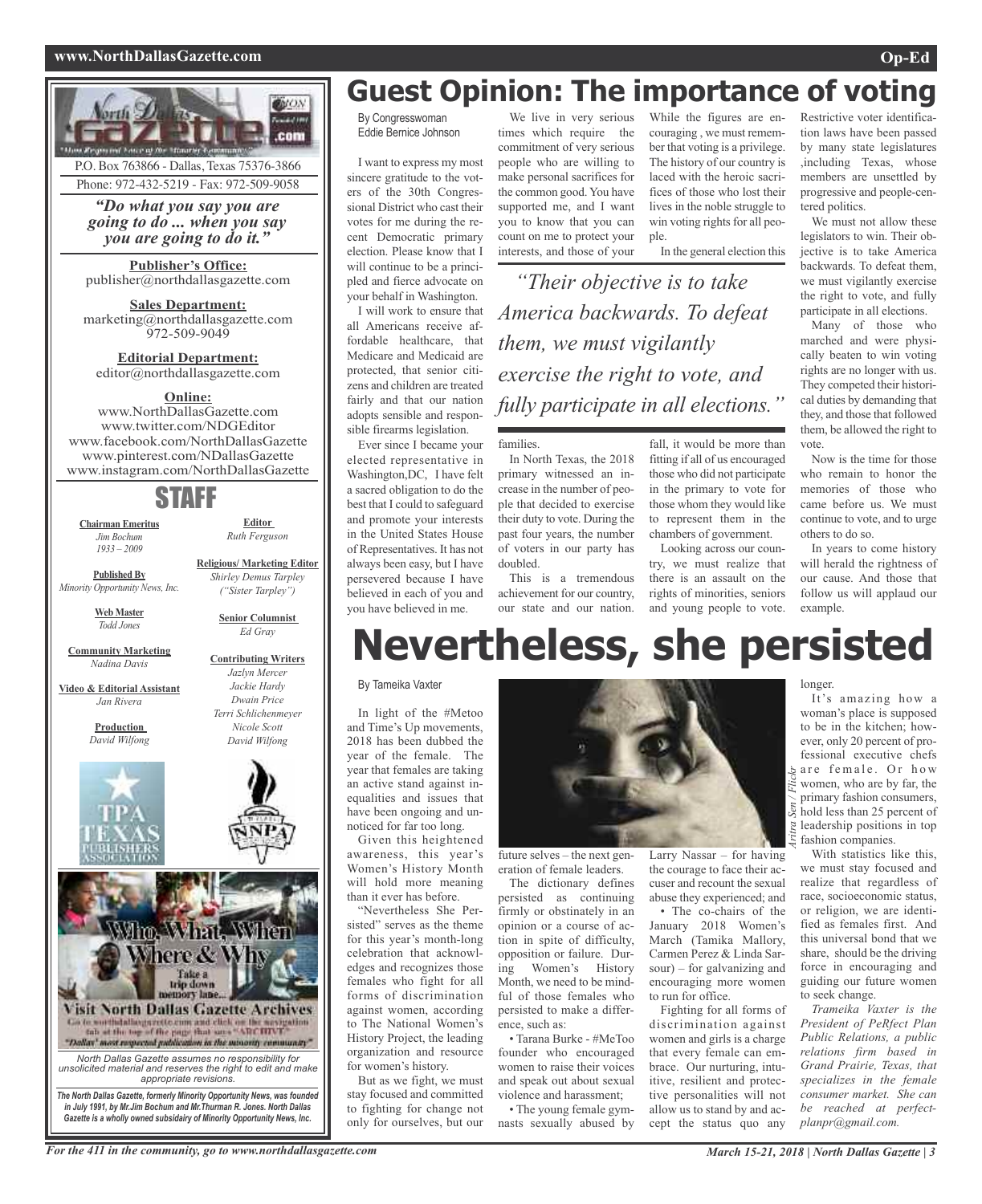## **Health www.NorthDallasGazette.com**

# **Race bias seen in breast-cancer screening**

*National Cancer Institute / Wikimedia*

(Harvard) - The current guidelines for mammographic breast-cancer screening, which are based on data from primarily white populations, may lead to delayed diagnosis in nonwhite women, according to a new report published in JAMA Surgery.

An analysis by a team of Massachusetts General Hospital investigators found that racial differences in patients' ages and tumor stages at the time of diagnosis support the development of guidelines calling for earlier initial screening of some nonwhite women.

"While a lot of attention has been focused on improving the 'cultural competency' of clinical care caring for patients in ways that accommodate their cultural and language differences — we are concerned



that we haven't paid as much attention to the scientific research process," said David Chang of the MGH Department of Surgery. "If the science upon which clinical guidelines are based was not done in a way that respects racial differences, there is little that can be done at the point of delivery to improve patient care." Current guidelines from

the U.S. Preventive Services Task Force recommend beginning breast-cancer screening at age 50 for women at average risk. Chang and his colleagues set out to investigate whether applying a single guideline to a racially diverse population of women might lead to under-screening of nonwhite patients, resulting in later diagnosis. To do this, they analyzed data from the Surveillance, Epidemiology, and End Results database of the National

Cancer Institute covering women ages  $40-75$  who were diagnosed with breast cancer during the years  $1973 - 2010$ .

The researchers found that while the average age at diagnosis was 59 for white women, it was 56 for black women, 55 for Hispanic women, and 46 for Asian women. Higher percentages of nonwhite women were diagnosed before age 50 — 31 percent of blacks, 35 percent of Hispanics, and 33 percent of Asian women — compared with 24 percent of white patients. Higher percentages of black and Hispanic patients — 47 and 43 percent, respectively — were diagnosed with advanced cancers, compared with 37 percent of white patients and 36 percent of Asian patients.

Advances in screening

technologies and clinical practice could reduce the risks of overdiagnosis and overtreatment, the researchers say. Earlier screening would apply only to nonwhite women, and the cost savings that may result from improved outcomes in minority patients whose cancer is detected earlier could mitigate the costs of additional screenings, they added. "The situation with breast

cancer is one of the best examples of how science done without regard to racial differences can produce guidelines that would be ultimately harmful to minority patients," said Chang, an associate professor of surgery at Harvard Medical School. "There have been similar efforts in recent years to combat gender biases in science, as we now appreciate that studies conducted only on males — even basic research in rats or other animals — may not apply to, or may even harm, female patients. In one instance, it was discovered that dosage instructions for a particular sleeping pill were too strong for women, leading to auto accidents and eventually to a change in dosage guidelines.

"Flawed science can harm more people than flawed clinical care, which is why it is so important to detect and eventually eliminate these sorts of hidden biases in the scientific literature."

*Sahael Stapleton and Tawakalitu Oseni of MGH Surgery are co-lead authors of the JAMA report. Yanik Bababekov and Ya-Ching Hung, also both of MGH Surgery, are co-authors.*

# **Health Questions Answered: What causes your allergies?**

By Dr. Sarah E. Laibstain

As the weather warms up, the sniffling and sneezing associated with allergy season begins. Seasonal allergies occur when your immune system becomes sensitive to something in your surrounding environment caused by an overreaction to an allergen in the air. Seasonally, plants go through a period of pollination as the outside temperature warms up. As this happens, they release a powdery pollen that spreads in the wind. While this dispersion is meant for plant fertilization, it irritates allergies in many people that can vary from mild to severe.

Different plants pollinate at various points of the spring and summer, releasing different allergens at different times. It is important to know what allergens your body is sensitive to in order to breathe easy and better prepare for the upcoming allergy season.

Typically, allergies experienced in early spring are caused by tree pollen. In North Texas this year, many people have already experienced allergy symptoms caused by mountain cedar. The ashe juniper evergreen trees, commonly found in Central Texas, can go through their pollination as early as January, releasing mountain cedar allergens that are spread farther north by the wind. Once in the air, mountain cedar can linger for quite some time, usually about a month. With mountain cedar pollinating early this year, it is easy for many to confuse the sinus pressure and congestion caused by this allergen with early symptoms of the flu.

Grass pollination is a leading cause of allergies in many people. Grasses may pollinate throughout many seasons and can cause symptoms throughout the year depending on the weather but typically pollinate later in the spring and early summer. Similar to tree pollination, small grass pollen is released into the air during pollination and travels by wind. While hard to see grass pollen in the air, your body can be irritated by the smallest amounts. The most common types of grass that can cause allergies are Bermuda, Johnson, and Kentucky.

With the unpredictably warm weather in North Texas, it is becoming more difficult to determine exactly when to start preparing for allergy season or to know how long allergy season will last. If you historically suffer from seasonal allergies, it is best to visit your physician for testing to determine which allergens trigger your

symptoms. Other ways to combat seasonal allergies include taking over-thecounter antihistamines, washing sheets and clothing regularly after being outdoors, and keeping your windows closed during windy days and at night. Your physician can help create the best treatment plan to allevi-

ate yoursneezing orsniffling

during high-pollen times and help you enjoy the upcoming spring and summer.

*Dr. Sarah E. Laibstain is a general family medicine practitioner at Family Medicine Associates of Texas in Carrollton. She thoroughly enjoys improving the health and lives of individualsranging from young children to adulthood.*



**BALLASIOTES**, continued from Page 2

springboard improved health outcomes. A judging panel, comprised of nationwide thought-leaders and experts who focus on addressing and closing the health disparity gap, selected the scholarship recipients based on Facebook video submissions where students described:

• What health equity means to them,

• Something they have done in the past 18 months to positively affect the health of someone they love, and

• How they have made a sustainable, positive impact in their community or on their campus to address health and wellbeing disparities.

In addition to receiving the scholarship, students will

have an opportunity to serve as EmPOWERED To Serve ambassadors and participate in 2018 social media campaigns.

To view the students' winning video submissions and learn more about these future change-agents, as well asEm-POWERED To Serve, visit www.empoweredtoserve.org. The American Heart Asso-

ciation is devoted to saving people fromheart disease and

stroke - the two leading causes of death in the world. They team with millions of volunteers to fund innovative research, fight for stronger public health policies and provide lifesaving tools and information to prevent and treat these diseases. The Dallasbased association is the nation's oldest and largest voluntary organization dedicated to fighting heart disease and stroke.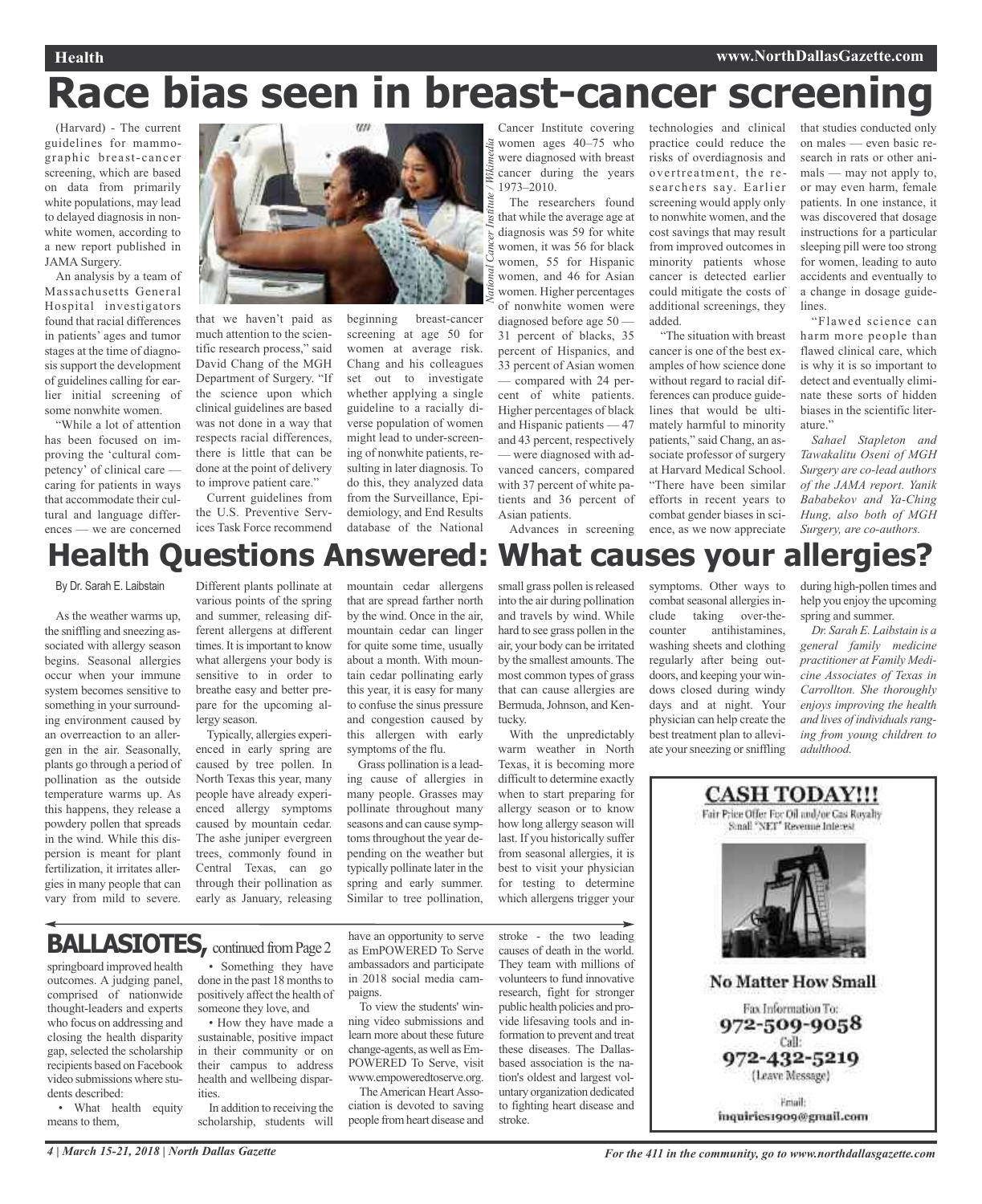## **Families welcome at The Heights Car Show April 7 in Richardson** NFL HoF Linebacker Mike Singletary to be guest speaker at luncheon

*David*

*Alvey*

The 11th Annual Heights Car Show, sponsored by Crest Cadillac and Hagerty Insurance, will be held 11 a.m. - 4 p.m. Saturday April 7 at The Heights in Richardson. Last year, more than 470 cars were showcased, ranging from Ferraris, Jaguars and Porsches to American muscle cars, hot rods and military vehicles. There were five vehicles valued at more than \$1 million each among the highly coveted cars. The event raised more than \$9,000 and collected more than 1,300 pounds of food for the Network Food Pantry of Richardson.

"What began more than a decade ago as a car show in



a church parking lot has turned into an all-day festival that's fun for the whole family," said show organizer Brian Ratcliff. "Many car shows really don't want kids around, but a lot of the people who show their cars here invite kids to get up close to their cars. They

love to share their car's history. This year, Hagerty Insurance will host a Kids Judging Camp to teach kids what to look for in a classic car, and how to judge them on a point system. Parents can register their children for the camp at the Hagerty booth the morning of the

show. Judging will begin at 12-year career, missing only noon."

Ken Savage and the Best Kept Secret Band will play classic rock hits throughout the day. Chicken and barbecue sandwiches will be on sale. The North Texas Diecast Collectors Club will have a 60-foot, downhill track for kids to race Hot Wheels cars down.

NFL Hall of Fame linebacker Mike Singletary will be the guest speaker for the Heights Car Show luncheon at 11:30 a.m. downstairs in The Brick. Singletary earned All-American honors in both his junior and senior years at Baylor. He started 172 games for the Chicago Bears during his

two games, both in 1986. NFL Defensive Player of the Year in 1985 and 1988, Singletary earned the nicknames "Samurai Mike" and "Minister of Defense" for his on-field intensity. In 1985, he led a Bears' defense to an impressive 15-1 record. He had 13 tackles and a sack in the playoffs leading up to the Bears' 46 - 10 defeat of the New England Patriots in Super Bowl XX. Tickets are \$12 each and are available online at https://www.heightsmissions.com/carshowlunch or at the door April 7.

The Heights Car Show is the largest single day car show in Dallas-Fort Worth.

And the quality of the cars is remarkable. Over the show's history, it has raised more than \$56,700 and donated about7,700 pounds of food to the Network Food Pantry.

Spectators are free. Show car registration is \$20 per car entry or 20 canned food items. Car registration is online at http://heightscarshow.com or on-site 10 a.m. - 1 p.m. April 7.

Founded in 1956, the Heights is located at 201 W. Renner Road at U.S. 75 (Central Expressway) in Richardson. More information at http://www.theheights.org.

# **153rd Juneteenth celebration plans underway in Fort Worth**

The 153rd Juneteenth Anniversary Celebration is a culturally diverse experience that impacts a multi-cultural audience. The annual attendance for the Fort Worth events has recorded more than 20,000 including participants, vendors, and spectators over its history. Juneteenth week (June 11-19) activities include a Youth

Choir Explosion Workshop, Breakfast of Prayer Service, Miss Juneteenth Pageant, Parade and a 5K Walk/Run. The weekend highlight is the Community Festival at Tarrant County College - South Campus with entertainment by Grammy award-winning songstress Ann Nesby, children's area, food vendors, the "Empowering You"

event and BBQ Cook-Off. The finale event of the celebration is the screening of the Black-ish episode "Juneteenth: The Musical" and community forum.

Juneteenth is the oldest known celebration commemorating the ending of slavery in the United States. Dating back to 1865, it was on June 19th that the Union soldiers, led by Major General Gordon Granger, landed at Galveston, Texas with the news that the war had ended and that the enslaved were now free. The historical significance affects not only African Americans in Texas but also the many others who have stood for racial injustice nationally and around the world.

Juneteenth Community Festival - Admission is free. **Saturday, June 16th**

**Community Festival**

Tarrant County College - South Campus (5301 Campus Fort Worth, Texas 76119)

**7:00 a.m. 8:00 a.m.** 5K/1 Mile Walk/Run Registration **8:00 a.m. 10:00 a.m.** 5K/1 Mile Walk/Run

**9:00 a.m. 11:00 a.m.** Parade

**11:00 a.m. 9:00 p.m.** Festival Kickoff / Main Stage

**11:00 a.m. 5:00 p.m.** "Empowering You" Event

**Activities include:** Food & Retail Vendors, Video Games Truck, Bounce Houses/Kid's Area, Car Show and Youth Art Show & Competition

# **FedEx lending a hand to the historical Black cemetery in Irving**

By Jazlyn Mercer *NDG* Staff Writer

The condition of the historic Shelton's Bear Creek Cemetery has been a concern for concerned Irving residents. Through the ongoing efforts of those who care about this landmark to get the cemetery cleaned up and to raise awareness of its significance, the local FedEx in Irving has decided to adopt the cemetery. FedEx has pledged to help maintain and preserve the cemetery, according to a Facebook post by local activist Anthony Bond.

"I have been praying for God to help me find a permanent way to preserve and maintain this place since we had the Texas Historical



*From left to right, Donyese Jadlowski, the Community Outreach Director for The Chateau at Wildbriar Lake, Mrs. Stopfer, Irving Mayor's wife, Irving Police Officer Naya Pope, and Anthony Bond, and Irving Mayor Rick Stopfer at the cleanup of the old Irving Texas Historical Black Slave Cemetery, the Shelton's Bear Creek Cemetery on Saturday, March 10. (Image: Anthony Bond via Facebook)*

Marker Dedication on February 17, 2000," Bond said. untold others."

The Texas Historical Commission, the state agency responsible for identifying landmarks for historic preservation,

granted a plaque showcasing the history of Shelton's Bear Creek Cemetery. One of the factors included that through Bond's research the cemetery predates the end

of the Civil War. Shelton's Bear Creek Cemetery is the final resting place for almost 200 slaves and their descendants.

In recent days the cemetery has been forgotten, according to Irving resident Gail Fields. FedEx's contribution will allow for the graveyard to be cleaned up while helping to raise awareness. FedEx has pledged to come out quarterly and assist in maintaining the cemetery grounds, FedEx's Irving administrator Zelda Celestine shared in a recent NBC 5 Dallas-Fort Worth broadcast.

Bond attended the March 1 Irving City Council meeting to praise Mayor Rick Stopfer, FedEx, and other

contributors. He also extended an invitation to the city council and community members to a celebration of the FedEx adoption on March 10. The ceremony originally planned for Saturday, Feb. 17, however, was rescheduled due to the recent prolonged rainy weather.

The event took place at the cemetery located at 1525 Hard Rock Road in Irving on March 17. Members of the Irving City Council are tentatively scheduled to attend and according to Bond more than 100 individuals have registered to attend.

"I wish everybody would come," Bond said. "This is a very sacred place."

"Eighteen years later, look what God is doing through Zelda, FedEx, Lowe's, Home Depot and countless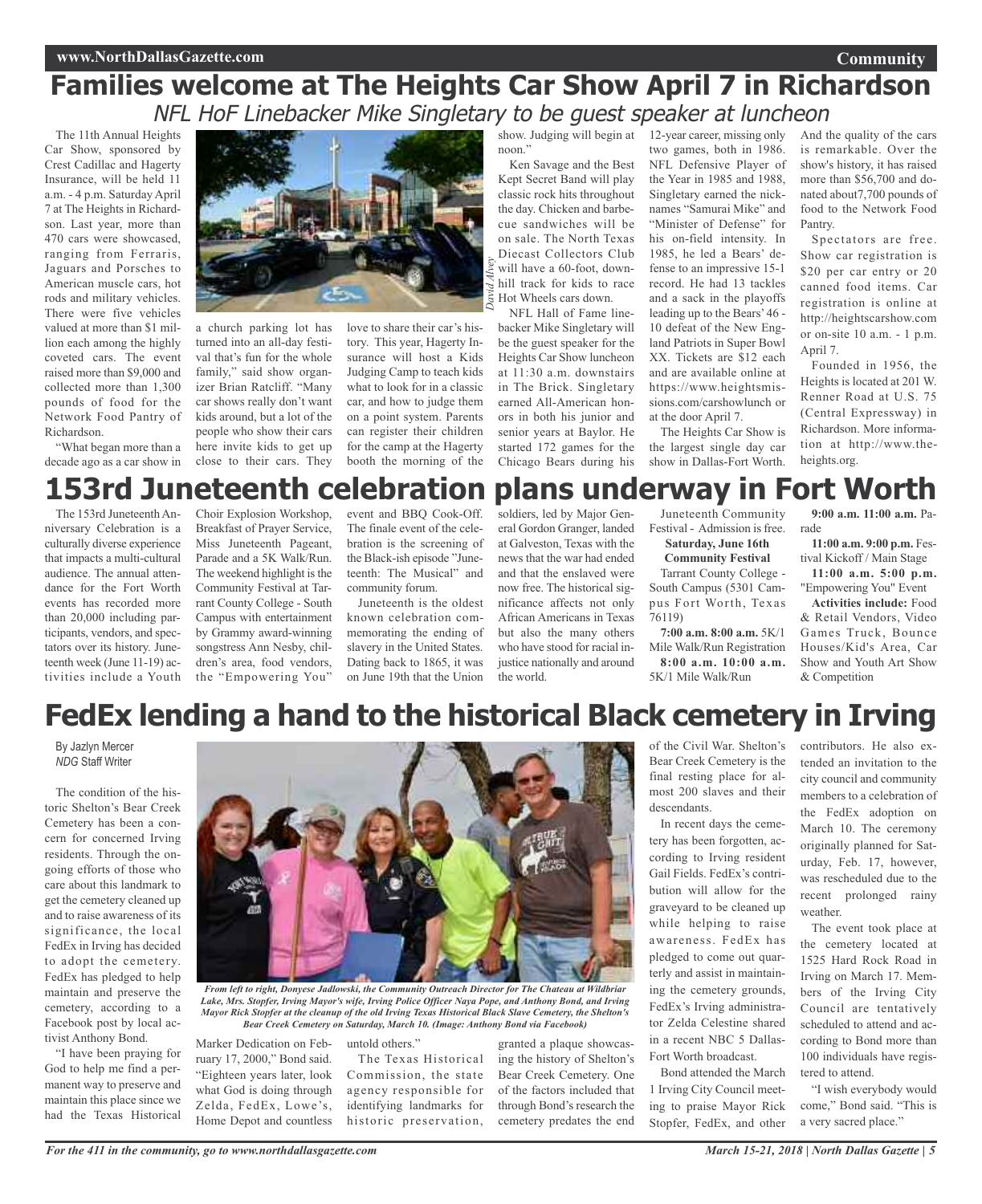# **Criminologist, student team build database on U.S. school shootings**

(UT-Dallas) A criminologist and her students at The University of Texas at Dallas are creating a database that tracks shootings at K-12 schools in the United States going back to 1990.

Dr. Nadine Connell, associate professor of criminology in the School of Economic, Political and Policy Sciences, said the National Institute of Justice project aimsto fill a need for reliable data on gun violence on school campuses.

"Our goal is to help law enforcement and school administrators better understand the causes of K-12 school violence," said Connell, who also serves as director of the Center for Crime and Justice Studies. "Understanding school violence is the first step to find-



*Criminology doctoral student Sarah Gammell (center) works with Kalina Histand (left), a biology sophomore, and Reagan Davis, a computer science sophomore, on the school shootings database. The three are part of a team that expects to finish collecting data for the project*

ing effective prevention of a grant led by researchers *by the end of the year. (Photos by Rachael Drury/UT Dallas)*

strategies." Two criminology PhD students and three undergraduate students, two majoring in computer science and one in biology, are working on the

database. The project is part

at the John Jay College of Criminal Justice at The City University of New York, involving UT Dallas and Michigan State University. The grant was awarded through the National Institute

of Justice's Comprehensive School Safety Initiative.

Connell recruited the undergraduate researchers from an honors course she taught last fall on school violence. The students are searching public records and news articles for details surrounding every incident in which someone has been injured or killed by a firearm on a K-12 campus since 1990. Researchers, who began the project last year, expect to finish collecting the data by the end of the year and will continue to add to the database as new incidents occur.

Connell said the lack of reliable data on school violence limits the ability for authorities to understand the factors that lead to mass shootings.

Most recently, 17 people

were killed at Marjory Stoneman Douglas High School in Parkland, Florida. In subsequent news coverage, media outlets reported varying figures on the number of recent school shootings. Some reports included other types of gun-related incidents on campuses that many would not associate with school shootings, such as suicides, domestic violence incidents, accidental firearm discharges or completely unrelated incidents, Connell said.

She also said that the many different types of gunrelated threats on school campuses require different solutions.

"We don't think there's a one-size-fits-all answer to this," Connell said. "While there certainly are tragic

events we call school shootings, there are a lot more day-to-day events that have policy implications for school administrators, and they need information to know how to address them. We don't want to miss some early warning signs and the kind of threats that could lead to major tragedies."

Sarah Gammell, a PhD student in criminology who oversees the undergraduate researchers, said this type of research is rewarding.

"The world is looking for solutions and answers, so for me, it is great to be part of a dynamic team working on this data," she said. "We are actively starting to piece it together to help shape some of the policies that will be influenced by these events."

# **SMU student shares innovative app at SXSW Red Bull Launch Institute**

Neha Husein gripped her steering wheel as her car jolted forward, hit from behind on one of Dallas' busiest and most dangerous freeways. Shaken, but not injured, the high school senior surveyed the significant damage to her car. The cause of the crash? The driver behind her was texting while driving.

The 2014 collision was the SMU junior's inspiration to develop a solution to stop drivers from texting while driving, a practice that killed 455 Texans and played a role in 109,660 crashes in Texas in 2016. Her smart-phone app, "Just Drive," awards points to drivers who lock their phones while driving. Those points can then be redeemed for coupons or free food, drinks or merchandise.

Husein was one of six college entrepreneurs selected to participate March 10 in the Red Bull Launch Institute at Austin's South by Southwest Interactive Festival. She will meet with industry leaders and other entrepreneurs to further develop and amplify her project.

She's not being judgmental. Everyone has texted while driving, Husein says.

"We are used to multitasking, and sitting in traffic gets boring."

But the marketing and human rights major believes positive reinforcement can change behavior. Rewards are motivating to millennials like Husein. According to the Texas Department of Transportation, drivers age 16 to 34 are most likely to text while driving, but Husein is betting the app will appeal to all ages.

"Expecting incentives is a generational thing, but it's a human thing too," she says. "People enjoy rewards."

Husein first presented

"Just Drive" at SMU's October 2017 Big Ideas pitch contest. She won \$1,000 for her 90-second pitch and used it to create a wireframe app mock-up. The Big Ideas pitch contest is part of SMU's Engaged Learning program, a campus wide initiative designed to enhance student learning by connecting a personal passion to academic learning and turning it into a personal project. Faculty mentorship is a key part of the Engaged Learning program.

Husein's mentor, SMU law professor Keith Robinson, is a specialist in patent, intellectual property and technology law and co-directs the Tsai Center for Law, Science and Innovation in SMU's Dedman School of Law. He also teaches a class to law students on designing legal apps.

"I like people who show initiative and are willing to bet on themselves," says Robinson, who meets weekly with Husein to discuss intellectual property issues and trademark application. "Neha has developed an app for a relatable problem, one that can save lives."

Husein is a Carrollton native who grew up with an entrepreneur mindset. She remembers manning a toy cash register alongside her father at his convenience store. He was on hand in February 2018 to see his daughter present her business plan at the second stage of SMU's Big Ideas competition – and win \$5,000 in start-up funds.

"Just Drive is a perfect combination of my interests in human rights and marketing," Husein says. "It combines business with a philanthropic cause."

She plans to launch the "Just Drive" app in September, 2018.

## **Garland city partnerships provide opportunities for area youth**

The City of Garland and the Garland Independent School District (GISD) are partnering to prepare our youth to make their career dreams come true.

High school students at any GISD campus can take advanced career courses to become eligible to be a firefighter after graduation because of that partnership. The programming takes place at the Gilbreath-Reed Career and Technical Center (GRCTC). Students from all

seven GISD high schools in Garland, Rowlett and Sachse can attend two class periods every other day at the GRCTC campus where they are immersed in a "business-like" atmosphere and work on real world projects. The rest of the school day is spent at their home campus. The programs can even count for dual credit through the Dallas County Community College District.

Garland Fire Department

Chief Mark Lee said, "Opportunities like this give our youth a solid chance at wellpaying jobs right here in Garland. We want the next generation to raise their families here, too. GISD is helping raise homegrown firefighters."

The firefighter program is a three-year commitment. Students in grades 10 through 12 study, test and practice at GRCTC as well as at the actual Garland Fire Department facilities. After

three years in the program, students test with the Texas Commission on Fire Protection, as well as register as an Emergency Medical Technician (EMT) to receive a certificate as an actual Firefighter/EMT able to work anywhere in the state of Texas.

Industry experts teach these classes, and firefighting is only one of many. The City of Garland also is launching a veterinary technician program with GISD, which will allow veterinarians to perform surgeries on campus that students will be able to observe. Students also will provide after-care for the animals. GISD is preparing to offer adult education classes at night, as well.

Everything from culinary skills to CPR to mechanics or taxes will be available in the future, according to GRCTC's principal, Dr. Erika Crump. Dr. Crump is best known for her cheerful

smile and warm greetings to everyone on campus. She describes her administration's jobs as "Directors of WOW!"

"We want learning to be exciting and fun. Our customer, the kids, love coming here. What higher testimony can you ask?"Dr. Crump sees her roleas preparing students to be college, career, military and life ready. With theavailability of 90 career study tracks at the GRCTC, that really is a "WOW!"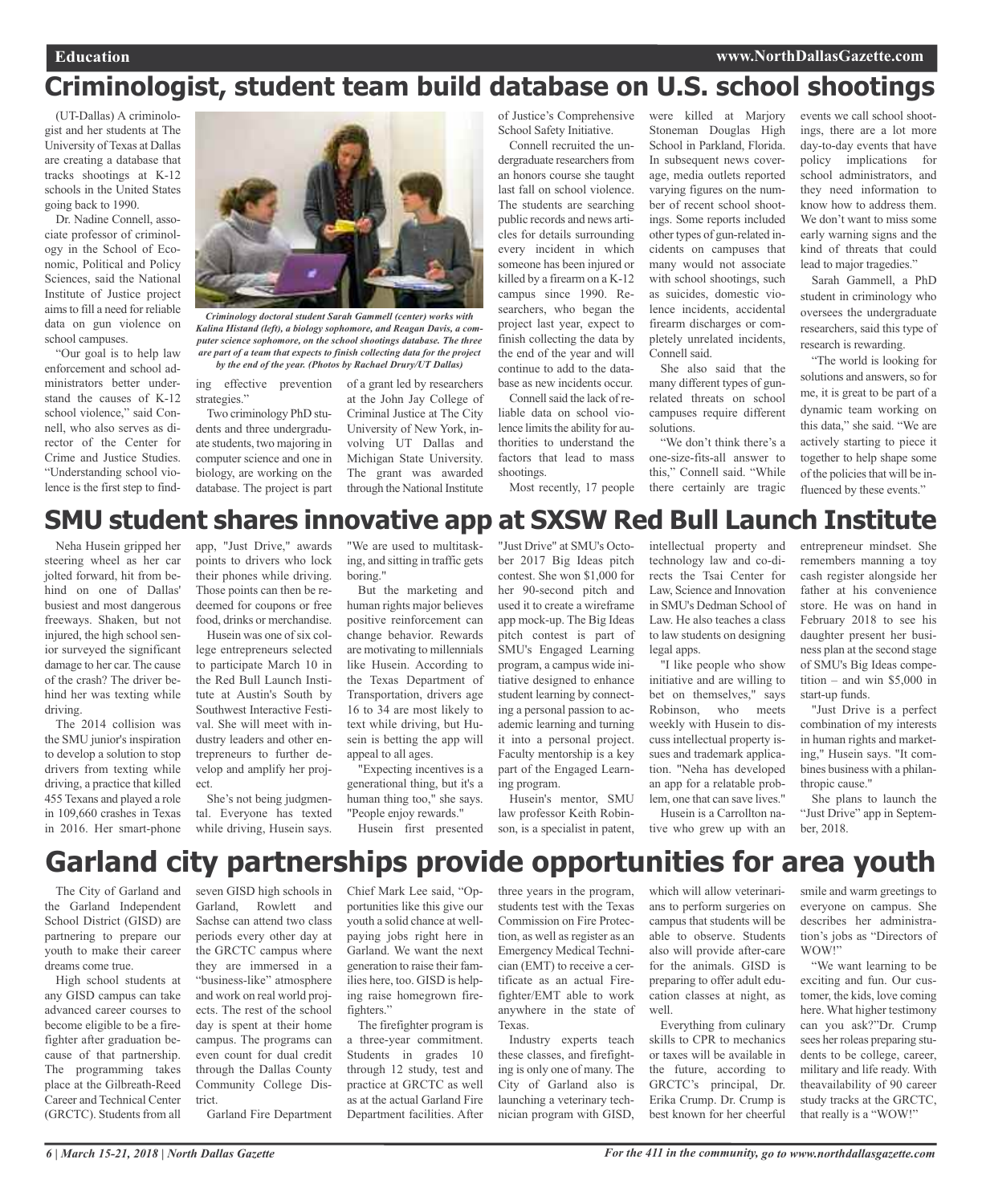# **Plano Fire Dept. hosts multi-city high-rise fire response training**

Fighting fire in a high-rise building is complicated and multi-faceted. Add several different radio and communication systems, differing types of apparatus with varying capabilities, multiple firefighting roles and responsi-

bilities, and that firefight can become even more intricate.

With the increase of highrise structures in the area, Plano Fire-Rescue has identified the need for collaborative high-rise fire response training with their surround-

ing fire departments and is Rescue, Plano Dispatch, and hosting training during March and April.

Fire departments from the cities of Lewisville, The Colony, Frisco, McKinney, Allen, Richardson, and Murphy are joining Plano FirePlano Department of Emergency Management in the high-rise fire response training held at the 14-story One Legacy West building located at 7950 Legacy Drive in Plano. Training is held

each Tuesday and Wednesday evening through April 11.

The training allows these departments, all of which might be working together in a real high-rise fire somewhere in the area, to focus on

four exercise objectives: operating withing the National Incident Management System (NIMS)/Incident Command System (ICS), multiagency coordination, multiagency communications, and fire suppression.

## **Oak Cliff Boys & Girls Club surprised with 'Black Panther' inspired car**

By Jazlyn Mercer *NDG* Staff Writer

The students of the Oak Cliff Boys and Girl Club received an unexpected surprise Tuesday during their After School Club. Lexus representatives from the Toyota headquarters in Plano stopped by and gave each student a copy of a special edition Black Panther comic book. They also spent time speaking about the importance of education before sharing an even bigger surprise.

"If you get a degree, everything opens up for you," Michael Moore, the Senior Manager of Lexus



*The Black Panther Inspired Car showcased by Lexus at the Oak Cliff Boys & Girls Club (NDG/Mercer)*

Product Marketing shared with the students, encouraging them to pursue higher education and the impact of science and technology studies.

Moore presented the stu-

dents with a copy of one of the eight special editions of the Marvel and Lexus Presents Black Panther: Soul of a Machine comic book and discussed the partnership between Lexus and Marvel

in designing the car featured in the record-breaking film. The students were surprised by the comic book handouts, but still had no idea of the true shock that was waiting. The kids lined up at the door with bright smiles at the news something special was outside.

When they arrived outside the Black Panther-inspired LC Concept Coupe was unveiled, and the students were completely shocked. Older students pulled out their phones to take selfies and Snapchats with the vehicle. Claws poked through the side mirrors, the Black Panther mask was painted on the hood and cases of vibra-

nium were displayed on the back of the car.

"They really surprised me with the Black Panther [car], that really surprised me,' said a 13-year-old male club student.

Two students from the Boys and Girls Club said they wished the vehicle could stay forever, and another said he wishes he could drive it. The students gathered together to take pictures as a group with the car, and to thank Lexus for showcasing it to them.

Audrey Lundy, a Communication Analyst for Lexus at the Toyota headquarters in Plano was part of the team which helped to co-

ordinate the appearance with the limited edition car for the Oak Cliff students on Tuesday and the Boys & Girls Club in Collin County for the Frisco students on Wednesday.

"We just really wanted to share the excitement with our community, particularly with the youth because we know how excited they have been with the film Black Panther," Lundy said.

CiAndria Jefferson, the director of the Oak Cliff Boys & Girls Club, believes the event inspired the kids and opened up their minds to new opportunities and careers available to them such as working for Lexus.

# Home Equity & Home Improvement Loans'

## Take advantage of the equity in your home!

Want access to the equity in your home to pay off medical bills, consolidate debt, cover the cost of education or take a family vacation?

## You can enjoy the benefits of:

- No closing costs or prepayment penalties?
- · Potential tax savings<sup>3</sup>

Our specialists are here to answer your questions, help calculate your equity, assist with your application and support you throughout the loan process.

## Get started today!

- Phone 972.801.5714
- Email HomeEquity@LegacyTexas.com Website LegacyTexas.com/HomeEquity



#### ROWN FOIC ELENDER INIZER ANOTIZ

f if Loans rubject to credit approval. Them and conditions rubject to change rubmit. (2) No claim point on loans and me \$100,000. Service may entitle for approval for entity at \$10,000,000 and none if Correspondent in a pa inhóire eiginding the dollard hills of interest. создар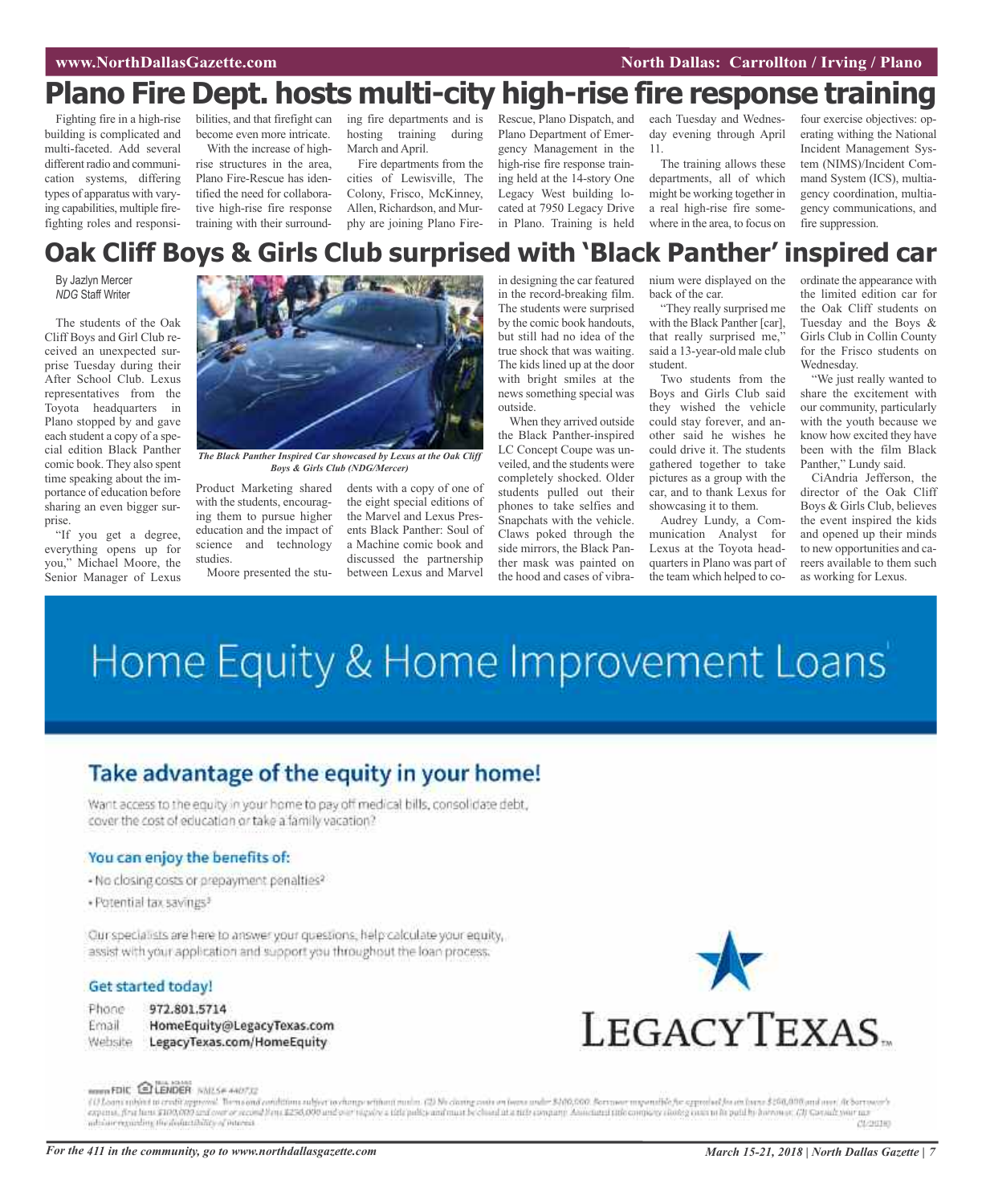## **City Briefs**

## **www.NorthDallasGazette.com**

#### **Dallas**

In a special ceremony at the **Southwest Transplant Alliance Board of Directors' meeting** last week, Dr. Goran Klintmalm, a pioneer in liver transplantation and a leading authority in kidney transplant with Baylor University Medical Center (BUMC), Dr. Jacqueline Lappin, medical director of the Kidney Transplant Program at Scott and White Memorial Hospital and Nicole Johnson, director of quality at BUMC, honored Southwest Transplant Alliance (STA), a Dallasbased organ procurement organization, for its outstanding work in the field of donation and transplantation. STA board members and its leadership team watched as Dr. Klintmalm,

Dr. Lappin and Johnson presented a plaque to acknowledge Patti Niles, CEO and president of STA and STA for its special partnership. https://youtu.be/0qHu-9jS-J0

To register your donation decision, go to donatelifetexas.org.

With a mission to connect the global community to create a sustainable world for all life and future generations, Texas-based nonprofit **EarthX is hosting the world's largest environmental expo**, conference and film festival from April 13-22, 2018, at locations throughout Dallas.

The EarthX three-day expo, five-day group of conferences and 10-day film festival champions progress and innovation by

bringing together environmental organizations, businesses, academic institutions, government agencies, interactive programming and thought leaders. The event also fosters celebration with interactive and immersive family entertainment, live music and sustainable food pavilions.

## **Garland**

Garland Mayor Douglas Athas will present his annual **State of the City Address** at 6:30 p.m. Thursday, March 29, at the Plaza Theatre in Downtown Garland, 521 W. State St.

This event is free and open to the public. The presentation will be recorded for broadcast on the City's government access cable channel, CGTV, and will be available online at GarlandTX.gov, click on the CGTV videos button. For more information, call 972-205-2400.

**Taste of Garland** is 6 to 9 p.m. March 17. Enjoy allyou-can-eat dishes from local restaurants and food establishments, door prizes, a silent auction and a live auction at The Atrium, 300 N. Fifth St.

#### **McKinney**

The McKinney Performing Arts Center (MPAC) and the Arts and Music Guild are now accepting artwork submissions for its **Juried Art Show** in April. Submissions will be juried by a four-person panel, and prize winners will be chosen by Karl Buchberg, retired Senior Curator, MoMA, and J. Patrick Cooney, J. Patrick Cooney Fine Arts. The winning large-scale artwork piece will be purchased and become part of MPAC's permanent art collection.

#### **Plano**

Starting March 12, DART's new **GoLink service** replaces DART On-Call service in the North Central Plano zone. GoLink will provide customers personalized curb-to-curb service anywhere within the zone, including Parker Road Station.

Customers can schedule GoLink trips using the TapRide mobile app, which is available in the Apple App Store and the Google Play store. Users will choose "GoLink/DART" under "Select System." With the app, they can request a GoLink ride and track the location of the bus. Riders also may call 214- 452-1827 to schedule trips.

The new North Central Plano/Chase Oaks GoLink zone expands the old On-Call zone further north to roughly Hedgcoxe Road and Chase Oaks Drive, incorporating destinations like Cinemark Legacy and The Courses at Watters Creek golf club, as well as numerous neighborhoods and apartment communities.

GoLink operates Monday-Friday, 5 a.m.-8 p.m. The cost of GoLink service is regular DART fare, so riders should have their GoPass, monthly pass or annual pass ready when scheduling a pick-up.

L e a r n m o r e a t DART.org/GoLink.

## **Plano taking applications for arts and events grants**

Are you part of a local arts group or involved with a community event?

Your efforts change how others see our City by simply bringing people together for a shared creative experience.

The City's hotel/motel occupancy tax helps create more of these experiences in Plano by providing four types of Arts and Events Grants: Small Arts, Major Arts, Special Events and

Community Center – who came out on top. Female engineer Dr. Menzer Pehlivan, star of the inspiring Dream Big 3D film, moderated the challenge and served as a roving advisor. While rain moved the challenge indoors, it certainly didn't dampen spirits! With competitive juices flowing and fingers itching to construct, two all-girl teams (ages  $10-11$ ) – the "Four E's" and the "ExcelEvents.



Urban/Town Center These grants nurture a greater appreciation for the arts, cultural and diversity of our residents; encourage the development of new programs; and celebrate collaborative projects involving multiple arts organizations.

The Cultural Affairs Commission oversees the grant process. The deadline for local nonprofit organizations to apply for 2018- 19 grants is Wednesday, April 4 at noon.

More information and applications are available online.



## **'You Can Do Anything': Dallas Police Chief inspires Kimball students**

Dallas Police Chief U. Renee Hall inspired Justin F. Kimball High School students at an all-girls assembly to achieve their full potential.

As the first female chief of police in the city's 139 year history, Hall told the female students they can do anything they set their minds to if they work hard and persevere.

"I am so excited to speak to Dallas ISD students," Hall said after the assembly. "This community is wonderful, and we want them to know how important they

*8 | March 15-21, 2018 | North Dallas Gazette*

are to us in the law enforcement community."

The assembly's theme was "#Me Too: Being a Lady in Today's Society," and other speakers included:

owner of The Torres Law Office, P.C.

rate Relations Manager of LATINA Style Magazine

• Mariel Flores, English Teacher at Kimball

Alumna (2016) and Spoken Word Art

• Dominique Torres,

• Diana Martinez, Corpo-

• Rayla Moore, Kimball



*Students from The Hockaday School and St. Philip's School and Community Center work to construct an engineering project under the pressure of a time limit at the Perot Museum. The "Excellent Engineers" walked away with the top prize in the rcent competition. (JerSean Golatt / Perot Museum)*

lent Engineers" – were each tasked to construct a bridge in 20 minutes using upcycled materials such as cardboard and duct tape.

After the 20 minutes, the students nervously watched as a series of progressively heavier "strength tests" using weighted beanbags It was all in conjunction

with the return of Dream Big 3D, an inspiring and heartfelt film that celebrates the human ingenuity behind engineering marvels big and small and reveals the heart that drives engineers to create better lives for people around the world. After a popular stint at the Perot Museum last year, Dream Big 3D will run through May 24, 2018.

While the "Excellent Engineers" walked away with bragging rights, both teams had a blast learning about teamwork and problemsolving while finding exciting inspiration for STEM in the vibrant Perot Museum.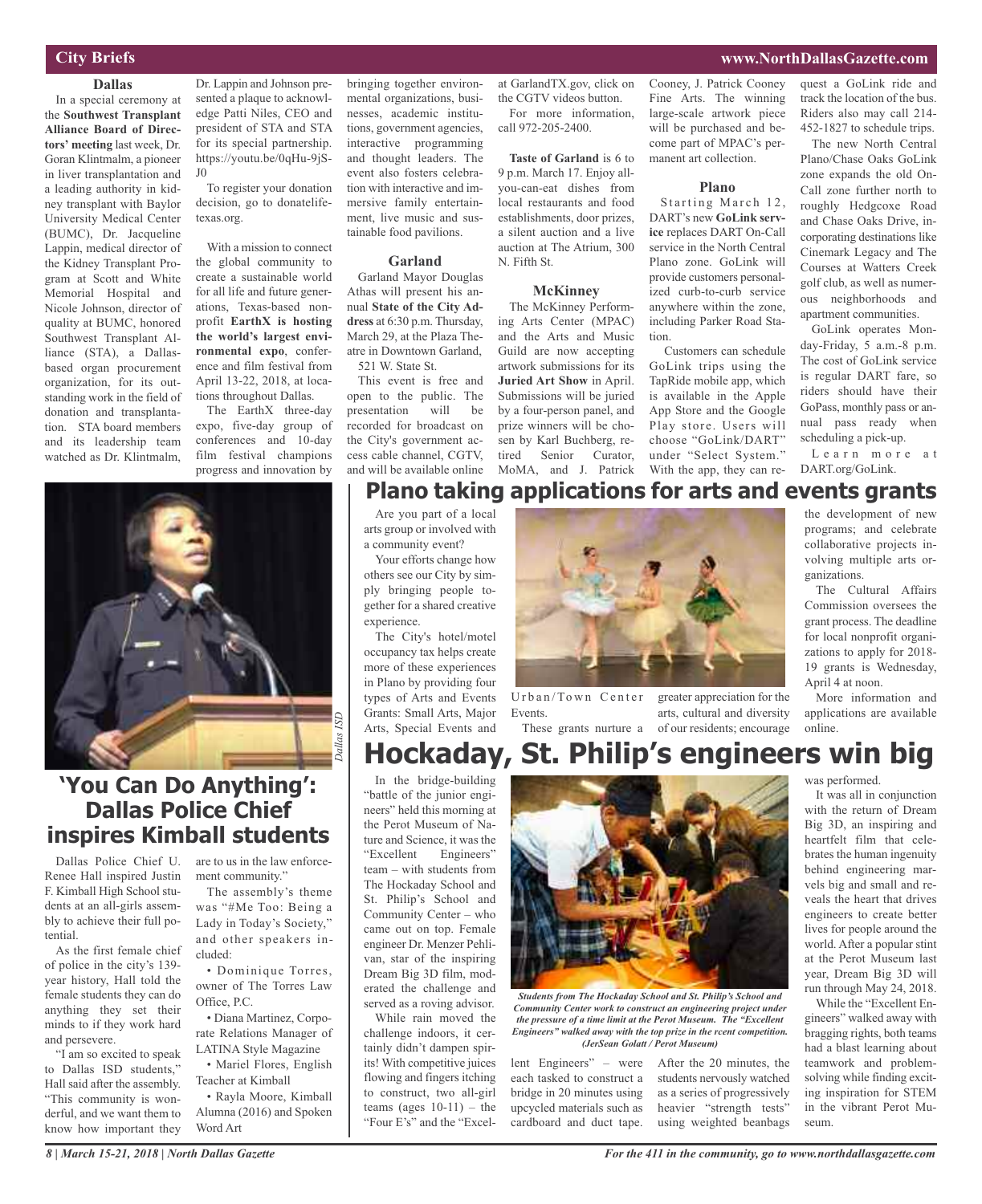# **Jesse Holland pens first feature novel about Marvel's Black Panther**

*Marvel Studios*

By Freddie Allen Editor-In-Chief NNPA Newswire and BlackPressUSA.com

In the first novel commissioned by Marvel about the Wakandan superhero, award-winning journalist and author Jesse Holland takes a deep dive into the mythology of the Black Panther and the lives of the characters depicted in the groundbreaking feature film.

Marvel's "Black Panther" has earned \$922 million worldwide and \$512.6 million domestically. The film is on its way to becoming, "the second-biggest comic book superhero flick in North America behind "The Avengers" (\$623M in  $2012$ ," according to Forbes.com.

Before "Black Panther" smashed box office records, Holland had written a nonfiction book titled "The Invisibles: The Untold Story about Slaves in the White House."

A description of the "The Invisibles" on Amazon.com says, that the book chronicles "the African American presence inside the White House from its beginnings



vel character," said Holland. The author said, "Yes," immediately. Holland said that there was just one catch: The entire novel had to be written in six months.

Luckily, Holland had been a Black Panther fan since he was a child. When Marvel offered to send him some Black Panther comic books for background material, he told them, "You don't have to, because I already own

Holland went back and read Black Panther comic books written by Reginald Hudlin and Christopher Priest; he even went back to the very beginning with Stan Lee and Jack Kirby.

Marvel's Black Panther

in 1782 until 1862, when President Abraham Lincoln issued the Emancipation Proclamation that granted slaves their freedom."

An editor from Lucas Films read "The Invisibles" and loved it, Holland said, and reached out to him to write a history for Finn, the African American character in "Stars Wars: The Force Awakens." Those conversations led to Holland's novel "Star Wars: The Force Awakens-Finn's Story."

Holland said that "Finn's Story" landed him on Marvel's radar.

"[Marvel Studios] was making a movie about the Black Panther and wanted to know if I would be interested in writing the first

launch of the Black Panther political party, by just a few months. According to the website History.com, in a 1990 in-

terview with "The Comics Journal," co-creator Jack Kirby said that he came up with the Black Panther when he realized that he didn't have any Black characters in his growing Marvel Universe.

"I had a lot of Black readers. My first friend was…Black," Kirby said in the interview. "And here I was ignoring them, because I was associating with everybody else."

Holland said that Marvel asked him to develop a mythology around the character that would be relatable to modern audiences. Holland started with the classic Black Panther origin story written by Reginald Hudlin and fleshed it out.

"I had to go from a sixissue comic book to 90,000 words," said Holland. "So, I had to flesh out the story a little bit and add a few more themes to it."

Still, Holland said that a lot of the themes that are

character has existed since the 1960s and preceded the weaved into Ryan Coogler's film adaptation are the same themes that he used in his novel, "Black Panther: Who is the Black Panther?"

"Themes of family, the connection between the T'Challa and his mother and his sister…the themes of honor and duty, you can see those themes with T'Challa trying to figure out how he is going to fit in as the new monarch of Wakanda," said Holland. "You can see the same themes in his relationships with his bodyguards, the Dora Milaje, and how they fit into this new society."

Holland continued: "So, if you really want to know who W'Kabi is—the Black Panther's adviser—he has a majorstory line in the novel. If you want to know more about Shuri, the Panther's sister…she has a whole story line in my book, too. If you want to know about the history of the Panther and his mother, Ramonda…if you want to know the motivations behind what the screenwriters wrote in the movie, my novel goes through all of that."

Holland said that in addition to the record-breaking

movie, his novel is the very first time a major piece of literature was written about the Black Panther.

The fact that Marvel not only created a comic book for the Black Panther character, but also a movie and a major novel shows how important and groundbreaking this character is, Holland said.

"The success of the Black Panther and the cultural phenomenon that the film has become shows Hollywood that if you can tell a good story, the Black community will support these ventures and everyone else will, too," Holland added.

Holland said that his "Black Panther" novel is the perfect stepping stone for people who want to know more about the Wakandan superhero and his family depicted on screen.

"The novel tells the story that people can relate to: about fathers and sons, about mothers and daughters, about honor, duty and sacrifice," said Holland. "It tells the story that helps reflect not only who the Black Panther is, but who we are, as the African American community."

# **Frisco's Riders will add celebrity appearances to their schedule**

*David*

*Burke / Wikimedia*

By Jazlyn Mercer *NDG* Staff Writer

This season the Frisco RoughRiders will host a variety of celebrities to add to their promotional schedule.

Thursday April 5, the RoughRiders will kickoff the season featuring DJ Spinderella of Salt-N-Pepa. He will perform at the first Party at The Yard.

The season will also highlight celebrity guests such as Reggie Vel Johnson, Officer Carl Winslow from Family Matters and Sargent Al Powell from the Die Hard movie franchise to to celebrate First Re-



them"

sponders and Community Night. The event is presented by Operation Blue Shield. There will be a meet and greet with Vel Johnson.

On Friday June 29, There will be a Tribute to Forrest Gump Night featuring Mykelti Williamson, the

scene-stealing "Bubba." Fans can share their favorite shrimp recipes with Williamson during the public Meet & Greet. Fans legally named "Jenny" can show their IDs at the Riders Box Office to receive one free ticket to the game

On Saturday, June 9, Salute to Sandlot Night welcomes Chauncey Leopardi, known as "Squints," the bespectacled member of the neighborhood baseball crew in The Sandlot. Sandlot Night features an ingame Leopardi Meet & Greet, our very own team dog Brooks dressed as "The Beast," s'mores at concession stands, a PF Flyers

giveaway autographed by Squints, and more.

On Saturday, August 18, the Riders get you ready for another school year with Back to School Night featuring Peyton List, who played "Emma Ross" on Disney Channel's Jessie. Fans are encouraged to bring school supplies to donate to the Frisco RoughRiders Foundation Back to School Supply Drive benefitting local students.

All these celebrities, and more will join the RoughRiders this summer. To see all the celebrities and events, please visit https://www.milb.com/roug hriders/news/riders-bringing-in-biggest-collectionof-celebs-in-team-history/c-267502754.





*NDG Entertainment Ticket Giveaway!!! Follow North Dallas Gazette on Facebook, Twitter and Instagram to keep up on all the latest!!!*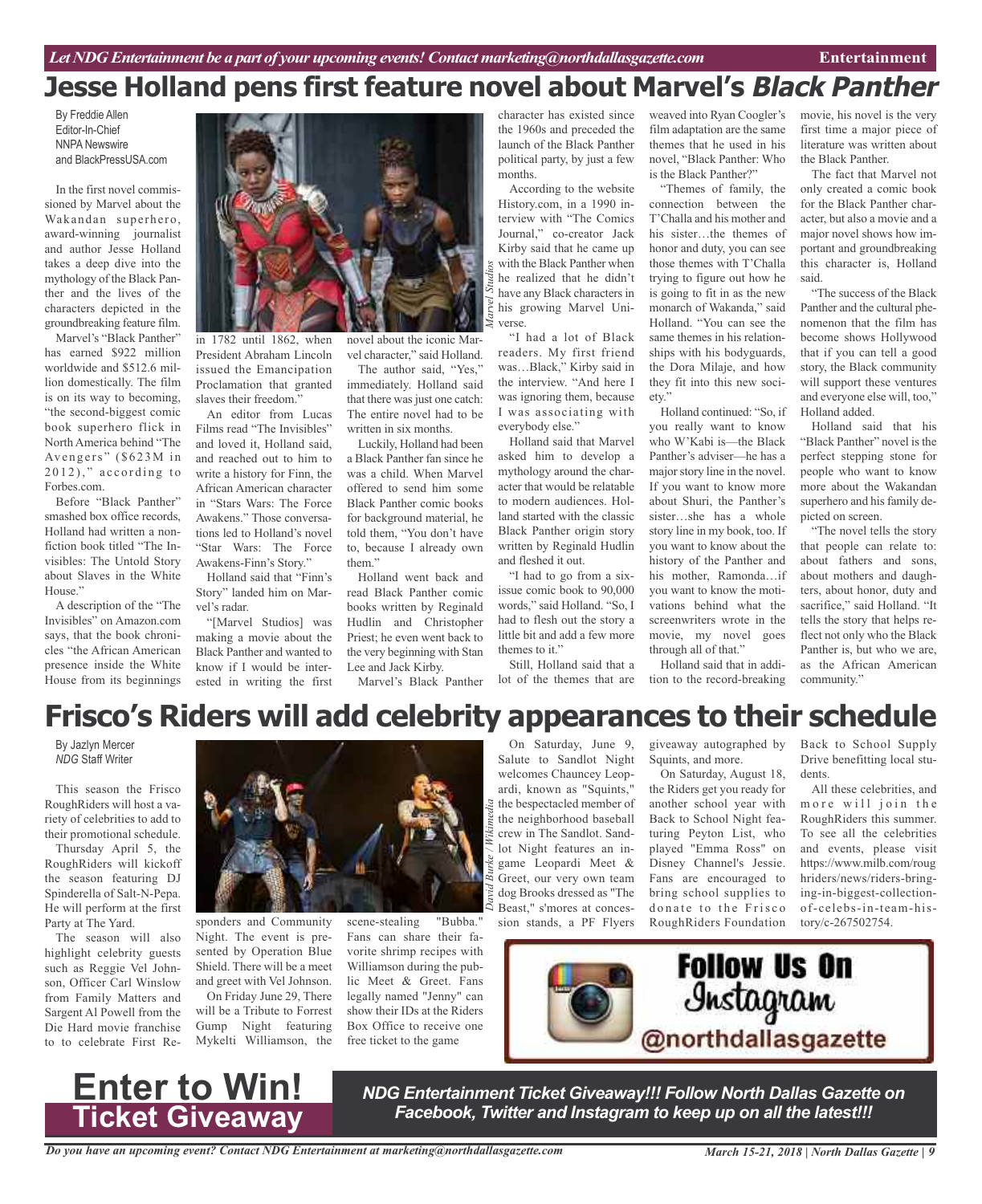**Car Review Entertainment Too!** *Let NDG Entertainment be a part of your upcoming events!Contactmarketing@northdallasgazette.com*

# **St. Patrick's festivities to enjoy in Dallas this weekend**

On Saturday, March 17, The Greenville Commerce Association will host the annual **Lower Greenville Avenue St. Patrick's Day Block Party**, the largest one of its kind in Dallas. Guests 21 and older are encouraged to dress in green and come prepared for a day full of great music, beer, and plenty of St. Patrick's Day cheer.

The party has been a long standing tradition on Lower Greenville for over 30 years.

The event will feature three music stages conveniently located near the sponsoring bars, and a wide selection of beers. Some of the best bars in Dallas will be participating.

For more info, please visit http://do214.com/events/201

#### 8/3/17/st-patrick-s-dayblock-party.

Friday, March 16, Dallas Farmers Market hosts a **St. Patrick's Day Celebration**. Guests can celebrate St. Patrick's Day early with The Market, featuring Pipes & Drums group, food, beverages, live music, games, specials and more. Enjoy green beer and specials with Live music from Tauvy Thomason, drink specials and plenty of fresh seafood.

The event will also feature Pipes & Drums group with Green beer specials all day and food specials with take a photo and tag on social media for 10 percent off at the register and a chance to win something green (cactus/succulent). Wear green

and get 10 percent off any purchase. Admission is free. For more info, please visit http://do214.com/events/201 8/3/16/st-patrick-s-day-celebration.

March 17, The Oak Lawn Band will present **Feeling Lucky?** a celebration of fate and fortune at the Latino Cultural Center.

This family-friendly event

will feature music from a variety of lucky inspirations from Irish folk tunes, to rainbows to the glitz of casinos. Some featured pieces include Over the Rainbow by Harold Arlen, Molly on the Shore and Irish Tune From County Derry, by Percy Grainger, Perthshire Majesty, by Samuel Hazo, and Daft Punks Get Lucky.

## **City Men Cook returns for 17th season, announces new host, website and more**

City Men Cook announced recently that on–air personality, Demetria Obligor will join the event's roster of celebrity hosts, the new website is now mobile friendly and Lawton Oklahoma has joined the family of cities, City Men Cook is scheduled for Father's Day, Sunday, June 17 from 3 p.m. to 6 p.m. at Gilley's Dallas, at 1135 S. Lamar St., in Dallas and The Prairie building,



Comanche Fairgrounds 920 Sheridan Lawton Oklahoma. *Demetria Obilor (WFAA.com)*

City Men Cook is an annual culinary event, deemed as one of the largest urban Father's Day celebrations in the country. It is been aptly nicknamed as the largest Sunday Dinner in North Texas. Now it will be Oklahoma too.

Demetria Obilor is the WFAA traffic reporter for Daybreak and she can be seen weekdays between 4:30 am to 7 am. Obilor is a bold

and dynamic anchor who is perfect for City Men Cook as she represents a new 'forever bond" between community and culture. @DemetriaObilor

"Obilor is a fresh new face on the media scene that embodies energy, intelligence and modernity and she has commanded the respect of others worldwide," says Terry Allen, Event manager. @terryallenpr

"The men who cook are proud to do something they love to give back and connect to their communities and show men in a very positive light,"says Brother Will Scott, president of the Eta Xi Lambda Chapter, Alpha phi Alpha Fraternity, Inc. Lawton OK.

"We are overjoyed to enter into this new chapter with City Men Cook, while maintaining our traditions of

food and celebration," Allen added. "Our mission is clear and what remains most important is that we continue our commitment to fathers and father figures in our families and communities through this showcase of men, mentors and leaders. We are an official FedEx Cares event. I could not think of a better day to do so than on Father's Day," said Allen. @citymencook

## **Frontiers Of Flight Museum hosts Wings Of Freedom tour and offers North Texans an ultimate flying experience in vintage WWII aircraft**

The Frontiers of Flight Museum, 6911 Lemmon Ave. at the southeast corner of Love Field Airport, will host an exciting, once-in-alifetime flying experience and exhibit that's sure to be a crowd pleaser for the whole family! The museum will feature the Collings Foundation's Wings of Freedom Tour in Dallas March 28- April 1 in honor of our WWII Veterans.

The Wings of Freedom Tour, Presented by the Frontiers of Flight Museum, will bring extremely rare bomber and fighter aircraft to North Texas for a local living history exhibit as part of 110 city nationwide tour. Best of all, visitors at the Frontiers of Flight Museum will not only get a chance to view the interactive display, they will actually have an opportunity to "fly into history" aboard these legendary aircraft. Visit:https://www.flightmuseum.com/wings-of-freedom/.

Aviation enthusiasts of all ages will be "flying high" when they see the vintage Boeing B-17G Flying Fortress "Nine-O-Nine"



WWII heavy bomber, Consolidated B-24J Liberator "Witchcraft", the North American B-25J Mitchell "Tondelayo" and the Bell UH-1E "Huey" Iroquois. The tour also welcomes one of the newest additions to the Foundation's historic fighter aircraft, TF-51D Mustang "Toulouse Nuts."

This is a rare opportunity to visit, explore, and learn more about these unique and rare treasures of aviation history. The B-17 is one of only nine in flying condition in the United States, the B-24J is the sole remaining example of its type flying in the world. The P-51 received the prestigious Grand Champion award for restoration. The B-25 is best known as the type of bomber that flew the infamous Doolittle Raid, and the Huey helicopter was originally flow by Medal of Honor recipient Stephen Plessy in the Vietnam War.

Visitors are invited to explore the aircraft inside and out. Special admission prices are \$15 for adults and \$7 for children under 12 for access to up-close viewing and tours through the inside of the aircraft. Includes entrance into the Frontiers of Flight Museum. In addition to the general public, local veterans and their families are encouraged to visit and share their experiences and stories with Museum guests.

"We are delighted to welcome the return of Wings of Freedom Tour to the Fron-

*Courtesy* who built them, the soldiers,<br>
given by sailors and airmen they<br>  $\frac{1}{2}$  helped protect; and the citiper ground crews who main-<br>
gradient them, the workers tiers of Flight Museum," says Cheryl Sutterfield-Jones, President Frontiers of Flight Museum. "It's an honor to join the Collings Foundation to recognize this flying tribute to the flight crews who flew them, the tained them, the workers sailors and airmen they helped protect; and the citizens and families that share the freedom that they helped preserve."

The B-17, B-25 & B-24 were the backbone of the American effort during the war from 1942 to 1945 and were famous for their ability to sustain damage and still accomplish the mission. Despite the risks of anti-aircraft fire, attacking enemy fighters, and the harrowing environment of sub-zero temperatures, many B-17s and B-24s safely brought their crews home. The P-51 Mustang was affectionately known as the bombers "Little Friend" – saving countless crews from attacking Axis fighters. After the war, many aircraft were scrapped for their raw aluminum to

rebuild a nation in post-war prosperity and therefore very few were spared. The rarity of the B-17, B-25, B-24, P-51 and Huey helicopter - and their importance to telling the story of WWII and Vietnam is why the Collings Foundation continues to fly and display the aircraft nationwide at special venues like Dallas' Frontiers of Flight Museum.

The Wings of Freedom Tour at the Frontiers of Flight Museum will offer participants plenty of amazing opportunities for visitors to earn aviator bragging rights. Guests will explore these majestic aircraft inside and out and learn more about these unique and rare treasures of aviation history.

Although flight experience is not required, some adventurous fans will have an incredible chance to accomplish one of their "bucket list" goals by experiencing the once-in-a-lifetime opportunity to actually take a 30-minute flight aboard these rare aircraft. Flights on either the B-17 or B-24 are \$450 per person. Get some "stick time" in the world's greatest fighter! P-51 flights are \$2,200 for a half hour and \$3,200 for a full hour. B-25 flights are \$400 per person. Huey flights are \$80 bench / \$100 front. For reservations and information on flight experiences call 800-568-8924.

The Wings of Freedom Tour, presented by the Frontiers of Flight Museum, will arrive at Dallas Love Field at 1:30 PM on March 28 and will be on display at the Frontiers of Flight Museum at Dallas Love Field until the evening of April 1. Hours of ground tours and display are: 2:00 p.m. through 4:00 p.m. on Wednesday, March 28; 10:00 a.m. through 4:00 p.m. Thursday, March 29 through Sunday, April 1. The 30-minute flight experiences are normally scheduled before and after the ground tour times above.

For more information call: 214-350-3600; email info@flightmuseum.com; or visit www.flightmuseum.com. To reserve a flight experience, call the Collings Foundation: 1-800- 568-8924.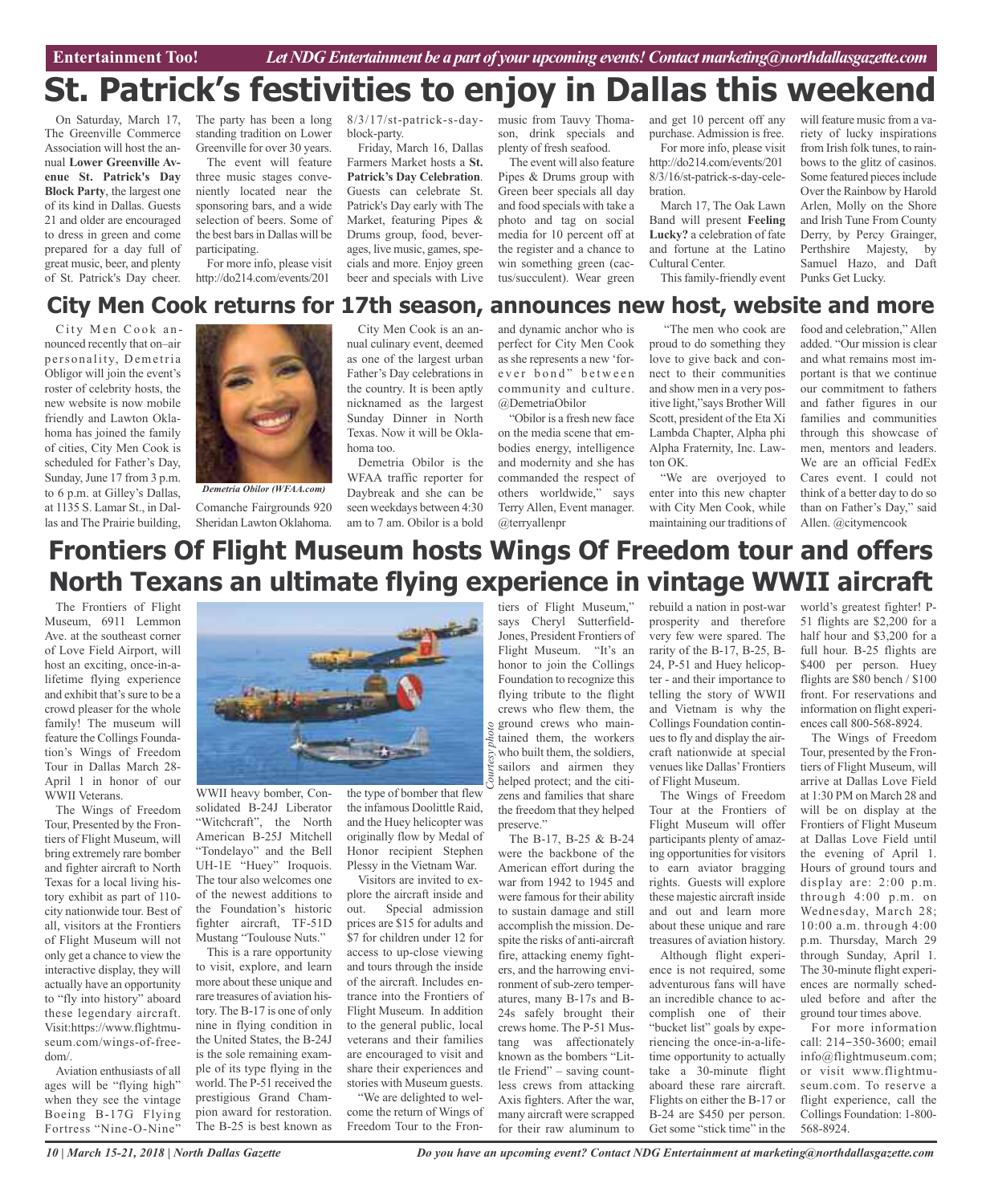# **SXSW Accelerator Pitch Event winners announced**

AUSTIN -- This week, South by Southwest (SXSW) Conference and Festivals announced the winners for the 10th annual SXSW Accelerator Pitch Event, which took place March 10-11 during the Startup & Tech Sectors Track at the Downtown Hilton Austin. In addition to the 10 winners chosen among the 50 finalists – five finalists for each of Accelerator's 10 categories with one winner per category – one finalist also took home the overall "Best In Show" distinction.

The category winners of the 2018 SXSW Accelerator

Pitch Event are: "Augmented and Virtual

*What if you could use 3D to print your new home in a day. That is ex-*

Reality": ARwall "Enterprise and Smart

Data": DroneSeed

Nanowear

tent": Vochlea Music

"Health and Wearables":

"Hyper-Connected Communities": GrubTubs

ICON 3D "Sports and Performance":

Nix "Transportation": GoKid

To honor the event's 10th anniversary, SXSWAccelerator also announced its inaugural "Best In Show" winner – Nanowear, a New Yorkbased connected-self technology platform for diagnostics and disease management based on proprietary clothbased nanosensors and analytics.

Special awards were also presented for "Best Bootstrap" (Leaf) and "Best Speed Pitch" (Roots Studio). Each winner received \$4,000, two badges for next year's SXSW Interactive conference, trophy, and most importantly, exceptional exposure to SXSW attendees and potential investors who

are looking for the latest in cutting-edge technology and innovation.

"The 10th anniversary of our Pitch Event was celebrated with the best of the best in technology innovations, as showcased by our winners this year," said SXSW Accelerator Event Producer, Chris Valentine. "Congratulations to each of them and to the companies that are going above and beyond to reshape the world in which we live with their advancements and forwardthinking when it comes to creating, partnering and ultimately growing beyond the startup phase. It's been a pleasure to watch the evolution that has taken place over the past 10 years in the tech scene, and we're pleased to continue bringing together the various startup ecosystems from around the world."

**Marketplace**

This year's SXSW Accelerator Pitch Event featured startups from around the globe presenting innovative products in front of a live audience and panels of expert judges, which included successful entrepreneurs, investor, and industry influencers.

For a complete list of the 2018 finalists, including alternates, and the Accelerator Pitch Event judges, visit: https://www.sxsw.com/awar ds/sxsw-accelerator.

## **SBA seeks North Texas entrepreneurs for Emerging Leaders Executive Training**

FORT WORTH – The U.S. Small BusinessAdministration announced the launch of the 2018 Emerging Leaders executive education program designed specifically for small business owners who want to grow their businesses. Local area recruitment for the 2018 training cycle is currently ongoing by the SBA Dallas/Fort Worth District Office. Classes are scheduled to begin this spring in Dallas.

Interested business executives should complete the online registration form.

"This is a great opportunity for local small business to take advantage of and learn strategies on how to increase their sales and profits. Most importantly, this training is provided at no cost to the participants" said Herbert Austin, SBA's Dallas/Fort Worth District Director. SBA will select 20 small business owners to participate in the 7 month program. This is the 10th year of the SBAEmerging Leaders Program in the Dallas/Fort Worth District.

The Small Business Administration's Emerging Leaders initiative provides free entrepreneurship education and training for executives of small, poised-forgrowth companies that are potential job creators. This intensive executive entrepreneurship series includes nearly 100 hours of class-

Secretary DeVos and advised against giving these businesses immunity from statelevel oversight and enforcement. Citing fraud and abusive practices, the AGs spoke directly to the harms that would be caused to students and borrowers. They also urged that state and federal officials work together to end the harmful practices of bad actors in the student loan in-

"[E]very state has well-established laws prohibiting companies – many of which are also regulated federally – from engaging in unfair and deceptive practices targeting state residents," wrote the AGs on October 23. "The Industry Requests, however,

room and CEO mentoring group time. It also provides opportunities for small business owners to work with experienced coaches and mentors, attend workshops, and develop connections with their peers, local leaders, and the financial community.

Since its inception in 2008, the SBA's Emerging Leaders Initiative has trained over 5,000 small business owners, creating over 6,500 jobs, generating over \$300 million in new financing, and securing over \$3.16 billion in government contracts.

For questions, please contact Elsie Collins at the SBA Dallas/Fort Worth District Office: elsie.collins@sba.gov or DFWDO.Email@sba.gov.

For more information, call (817)684-5500 or (817)684- 5530.



## **A successful asphalt company in the Mid-cities area has openings for truck drivers:**

• Satisfactory driving record for the last 3 years (determined by Company driving standards).

cal.

- Speak and write in English.
- 
- 

- Hire-On Bonus
- Our drivers are home every night
- Paid weekly
- Great benefits and 401K

**(817) 267-3131, Monte** Or apply in person: **Reynolds Asphalt 8713 Airport Freeway Suite 100**

# **DeVos coddles companies while abandoning student loan borrowers**

dustry.

## By Charlene Crowell

For the 44 million American consumers who struggle with a still-growing student loan debt of \$1.4 trillion, the problems wrought by debt collectors and loan servicers is a nagging problem. Servicer changes and errors, unexplained fees that worsen the debt and difficulty in securing income-based repayment plans are all painfully familiar to these consumers.

These debts are particularly onerous for Black Americans who utilize federal student loans more than other races or ethnicities: 87 percent. By comparison, Latinos borrow 65 percent of the time and Whites even lower at 60 percent, according to data from the Center for American Progress.

So, one must wonder why Betsy DeVos, the Secretary of Education, would draft a plan that would once again favor these companies instead of consumers. These are the same companies that receive \$1 billion in taxpayer dollars to service and collect loan debts.

In recent days, multiple news outlets have reported an Education plan that proposes to preempt state laws that allow state attorneys general (AGs) to hold debt collectors and loan servicers accountable.

Just last October, a bipartisan group of 26 AGs wrote

*For the 411 in the community, go to www.northdallasgazette.com*

seek to enlist the Department in an industry gambit to evade state policing. There is no principled reason for this result, especially in the middle of a crisis demanding cooperation across government." In addition to the AGs,

other federal offices have respectively found problems with these companies as well.

For two consecutive years, 2015 and 2016, the federal Government Accountability Office found failures by student loan servicers that include not providing information to borrowers about their payment options and difficulty reaching servicers. The

See DEVOS, Page 14

• Current Class A CDL

• Pass pre-employment drug screen and DOT physi-

- 
- Work extended hours, including weekends.
- Must be able to legally work in the United States.

## **What we offer:**

- 
- 
- 

**North Richland Hills, Texas 76180 EEO**

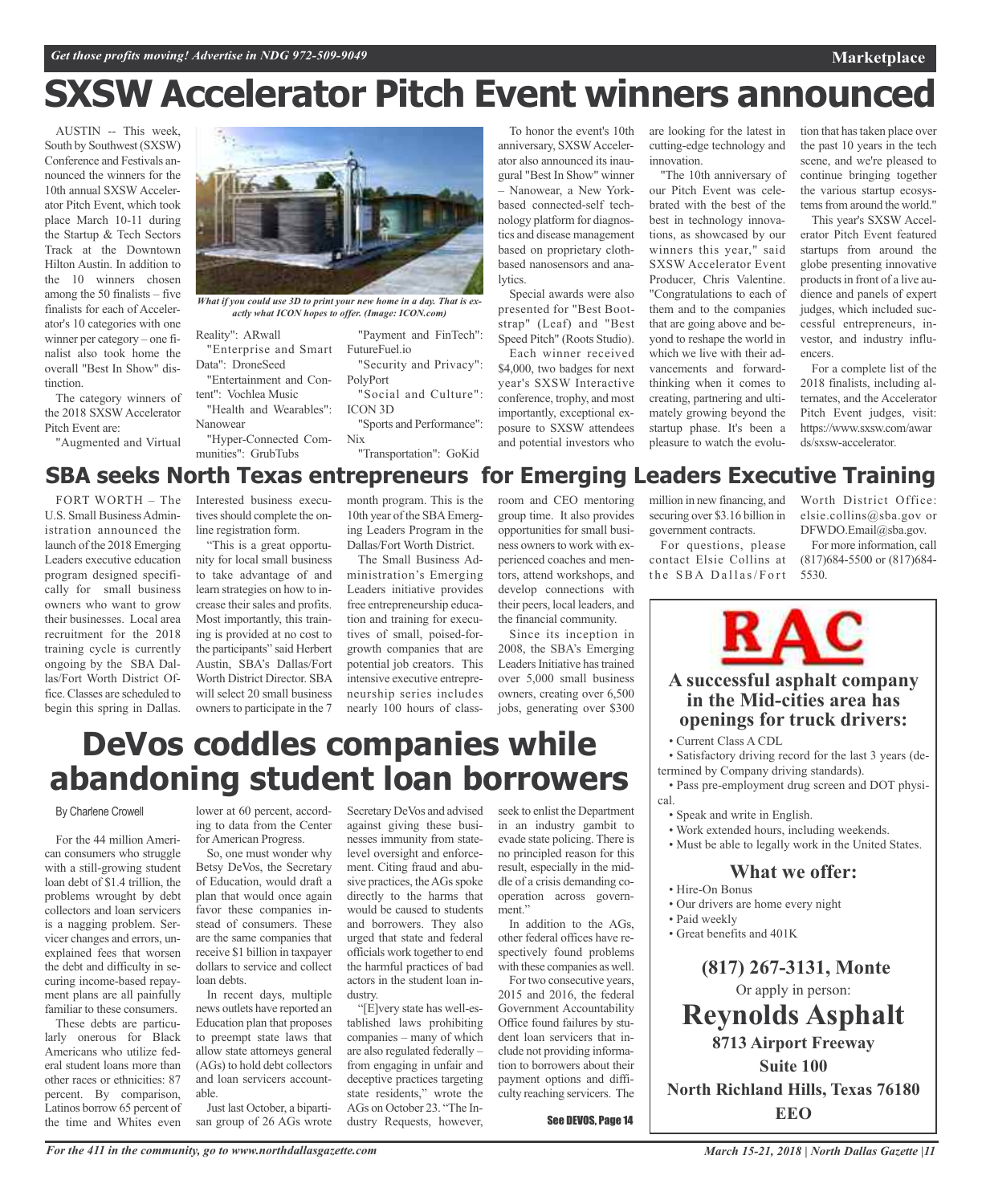## **'Black Panther' success amplifies findings of UCLA's Hollywood Diversity Report**

With its glowing reviews and box office success, "Black Panther" is a revelatory moment for the entertainment industry.

The Marvel Studios film, with a script by African-American writers Joe Robert Cole and Ryan Coogler, directed by Coogler and featuring a gender-balanced cast of predominantly black actors, earned more than \$260 million in the U.S. alone by five days after its release — and by then had earned more than \$260 million more overseas.

Those results underscore what UCLA's Hollywood Diversity Report has been telling us about the appetites of film audiences in the U.S. and overseas, and suggests that the industry at large should invest in hiring that is reflective of the U.S. population, which is nearly 40 percent minority and at least 50 percent female. The fifth annual report was published today.

The study analyzed the casts of and talent behind the top 200 theatrical releases of

2016 and 1,251 broadcast, cable and digital platform television shows from the 2015–16 season.

The report dispels what it calls the "myth of international distribution" — the Hollywood notion that films with diverse casts won't succeed in the increasingly important markets outside of the U.S. In 2016, the study found, U.S. films with the most diverse casts were released in fewer international markets than those with overwhelmingly white casts, despite the fact that the world's population is as diverse as the United States.

In 2016, the report found, films with casts made up of 21 to 30 percent minority actors enjoyed the highest median global box office ticket sales and the highest median return on investment. Films with the most racially homogenous casts were the poorest financial performers.

Even asthe report demonstrates audiences'preference for films and TV shows with diverse casts, it paints a pic-

## **MNP,** continued from Page <sup>1</sup>

there is a lack of opportunity, and that's why I'm running," Turner said. "I feel like these programs – like Montessori, like IB, like dual language immersion – all these things that parents are demanding to be in all our schools, including in the heart of sunny South Dallas."

Henry comes to the table with a background in education, having taught in Los Angeles. He also has experience working in the political realm, on a senator's staff and interning for the ACLU. He says he's been advocating for educational equity in Dallas for the last eight years.

"When you look at a community like South Dallas and we have five low-performing schools, which is unheard of," Henry said. "And we're not looking at opportunities to bring in schools of choice; and bring in more schools specifically schools like H.S. Thompson, which rightfully so, closed because of the population."

The three candidates on-

stage were well acquainted with each other. Nutall pointed to a five-year period of "mentorship" for Henry, which he acknowledged. Turner, as a community organizer in past years, has had difficulties with Nutall in her capacity as a board member, accusing her of "shutting down" potentially beneficial programsifshe does not like the leadership.

District finances, and specifically the controversial decision of the school board recently not to move forward with a Tax Ratification Election (TRE), was one of the questions which came from the audience. Complicating that decision was the threat of putting the district into "recapture." With a solid chunk of the voting public ready to vote on a tax increase, the failure to bring an option to a ballot is destined to be one of the issues in the next school board election across the district.

Turner said he would have supported the 13-cent tax option (one of three proposed at ture of an industry slow to correct its own gender and racial disparities. The level of representation for women and minorities mostly improved from 2015 to 2016 — especially in acting roles in film and cable shows but their numbers remained stagnant in some areas and declined in others.

The 2018 report also coincides with the growing strength of the #MeToo and<br>#TimesUp movements, movements, which have exposed sexual harassment and assault in nearly every industry, including entertainment. Ramon said those efforts have amplified the rallying cries for gender diversity in Hollywood, and they could be another important sign that the industry is poised to transform how women are represented on the big and small screens, and in studio board rooms.

Women remained underrepresented, compared with their numbers in the U.S. population overall, in all 11 employment categories the report examines; and they

the time), though he concedes it would almost certainly have put the district into recapture, and thereby losing some funds to the state. He noted plainly that Dallas ISD was facing a \$40 million shortfall at the time. Henry said the district is not going to "be saved" by action at the state or national level, and that Dallas residents are going to have to come up with some solution or another at the local level. Nutall did not choose to comment on that question.

The subject of charter schools and the perceived financial "penalty" paid by public schools when they move into a community is also one of the top items of concern among constituents. Nutall pointed out that there is one charter school located in District 9, so the issue is not as much of a hot topic as in other districts. However, on principle, all three candidates said they were guarded against the economic impact of charter schools, but supported parental choice and insisted on charter school be held to the same standard as public schools.

actually lost ground, compared with last year's figures, as lead actors in broadcast scripted shows, as creators of cable shows and as directors. Women directed only 6.9 percent of the top 200 films, down from 7.7 in the previous year's report.

The job title with the best gender parity was lead actor roles in cable scripted shows, of which 45 percent were held by women.

This year's report again illustrates that Hollywood studios are leaving money on the table by not developing films and TV shows with more diverse casts. The data demonstrated that TV shows with greater diversity typically get higher ratings and enjoy higher levels of social media engagement across all ethnic groups. Among viewers in Asian,

Black and Latino households, the majority of the top 10 broadcast scripted shows featured casts that were at least 21 percent minority. In white households, half of the top rated shows boasted at least 21 percent minority

casts. The same held true for scripted shows on cable.

Black actors held 12.5 percent of film roles, 17 percent of roles in broadcast scripted shows and 13.3 percent of roles in cable scripted shows analyzed by the report — figures that are generally in line with the African-American population in the U.S. overall. But all other minority groups were underrepresented.

For the first time, the report examined the intersection of race and gender among actors. Across all ethnic groups, women in film roles were underrepresented compared to men of the same ethnicity.

Among white and black actors on broadcast scripted shows, women had fewer roles than men during the 2015–16 season. Latino women and mixed-race women claimed more roles than men of those racial backgrounds. Meanwhile, men and women of Asian descent were represented nearly equally, although Asian actors had a small

percentage of roles overall.

And while Jordan Peele, who is African-American and Greta Gerwig each received nominations for directing and screenplays for this year's Academy Awards, positions in directing and writing continue to have the deepest divides for both people of color and women.

Minorities made up 12.6 percent of film directors for the movies in the report; and minorities made up just 8.1 percent and women only 13.8 percent of writers of those movies.

The report also includes a preliminary analysis of gender and racial diversity among 2017–18 television programs. Actors of color claimed 28 percent of the lead roles for new scripted shows in broadcast, cable and digital, but women lost ground in acting roles. And there were fewer women or people of color among TV show creators compared to the 2015–16 season, the report found.





**THRIVE** 



"I've eviginally from Sacramente. California, go learning about the history and culture of Dallas is really cool to me."

AGENT-MARRIER Special Education Teacher



# apply online<br>CFBJOBS.COM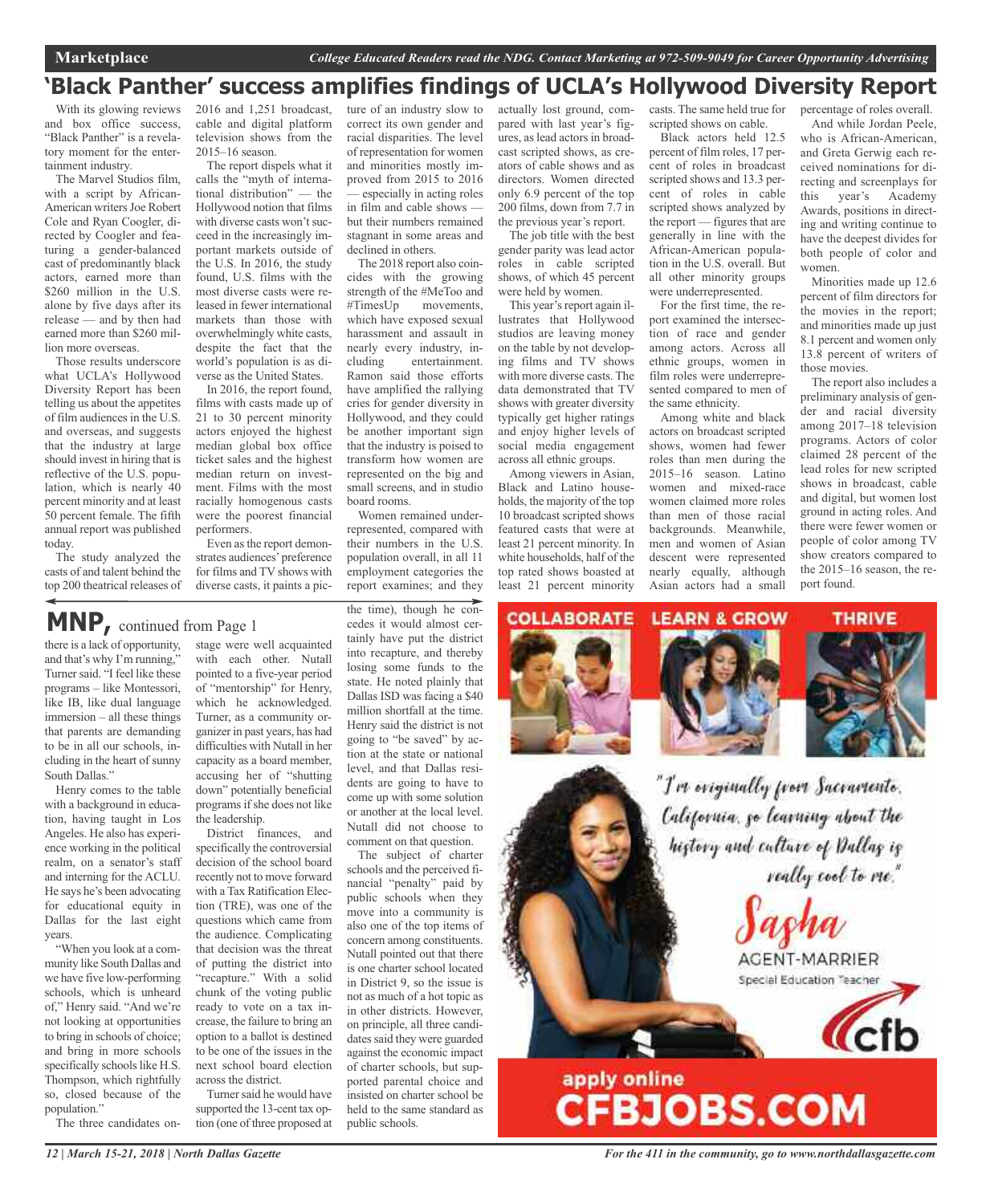# **Upcoming DFW area job fairs**

## **March 15, 22 and 29 Custodial Fair**

Diverse Facility Solutions is a janitorial service which provides staff with high profile clients.

Applicants must be able to pass a Federal Background check. Receive a \$100 bonus after completing 100 days of employment. The job fairs are each Thursday in the month of March at 5005 W. Royal Lane, Suite 156 in Irving.

## **March 19 United Career Fair**

United Career Fair hosts a Dallas Career Fair at the Hilton Garden Inn Las Colinas in Irving.

The career fair will focus specifically on Sales, Business Development, Marketing, Customer Service, and Retail & Sales Management jobs, and offer you individual, face-to-face time with hiring managers from a variety of different companies. All of the events are held in the evening, making it easier to work around your existing job schedule.

The career fair will take place from 6:00 p.m. to 8:00 p.m.

For more info, please visit https://www.eventbrite.com

> **March 20 and April 20 PetSmart**

**Hiring Event**

PetSmart is looking for pet lovers to work at their distribution center in Ennis. The positions are full-time direct hires, not temp positions.

Within the first six months you can earn up to \$17.94 and enjoy paid time off 90 days from hire, health, vision and dental as well 401k saving plan. After 100 days you receive a \$500 retention bonus; and eligible to receive \$500 for referring a friend for hire. They are located at 2880 S. Oak Grove Rd. in Ennis. Open interviews are held on the third Tuesday of each month from 8 a.m. – 10 a.m.



## **March 21 Diversity Hiring Event**

The 18th Annual Diversity Employment Day Career Fair features employers seeking a diverse and inclusive staff. This event is free and open to the public 18 years of age and older. Multicultural/Bilingual, People with Disabilities, Women, LGBT, Veterans and Mature candidates are encouraged to attend.

The positions available run the gamut from entry to professional level for companies such as Union Pacific, LKCM Radio Group, Citibank, FedEx Ground, the FBI and more. Interested applicants can visit facebook.com/CityCareer-Fair to register for the event at the Holiday Inn Conference Center at 6055 LBJ Frwy. in Dallas from 11 a.m. to 3 p.m.

#### **March 24 Gaylord Job Fair**

The Gaylord Texan is hosting a hiring fair from 10:00 a.m. to 1:00 p.m. They are looking for full time, part time and seasonal

jobs. Open position include Housekeeping, Dishwashers, Cooks, Housemen, Banquet Servers, Restaurant and Pool Bar Servers, Bartenders, Bus drivers, Sedan drivers, Maintenance, Security/Loss Prevention, Shipping & Receiving, Customer Service, Front Desk, Food & Beverage services and more.

For more info, please visit www.careers.marriott.com

**March 29 CCA/Goodwill Hiring Fair** CCA and Goodwill Job

Connection host a hiring fair from 10 a.m. to 12 p.m. Come dressed for success and bring at least 20 copies of your resume. There will be on the spot interviews. Some of the companies present include Nebraska Furniture Mart, Waffle House, Target, the University of North Texas and more. The hiring fair will take place at the Lewisville Library. 1197 W Main St in the Community Room.

For more info, please visit https://www.eventbrite.com

**April 3 Health Workshops** SMU Health Professions

## **Paid Internship opportunity for writers, college students in the Dallas Area**

The *North Dallas Gazette* has an internship

position available. The goal is to provide students and aspiring writers an opportunity to gain published clips, experience and professional feedback. The position is for up



to 20 hours a week at \$8.00 per hour. Applicants must have reliable transportation.

**Send resume and writing samples to: businessoffice@northdallasgazette.com**

## TISEO PAVING COMPANY

419 E. Hwy. 80, Mesquite, TX 75150 Tel: (972) 289-0723 Fax (972) 216-5637 www.tiseopaving.com

Performing Concrete Street Paving in the Metroplex Area We Accept Subcontracting Bids For All Public Works Projects in the Dallas Area. We Are Accepting Applications for Concrete Mixer Drivers and Heavy Equipment Mechanics

**Equal Opportunity Employer** 



interested applicants an opportunity to gain medical experience with PhysAssist Scribes. With more than 300 facilities close to colleges across the country, they provide students ac-

Spring Swing will provide

cess to real-world learning. They offer full- and parttime positions with flexible schedules, allowing students to achieve the workschool-life balance they need to excel. For more info visit iamscribe.com.



## THE CITY OF IRVING'S NEXT CIVIL SERVICE ENTRANCE EXAM

## *www.cityofirving.org*

*The City of Irving does not discriminate on the basis of race, sex, religion, age or disability in employment or the provision of services.*

Policy of Non-Discrimination

## **Nature Is True To All, Incorporated (NTTA)**

Nature Is True To All, Incorporated (NTTA) Dallas, Texas shall recruit and admit individuals of any race, color or ethnic origin to all rights, privileges, programs and activities. The Corporation shall not discriminate on the basis of race, color, national or ethnic origin to the administration of the educational policies, programs, and other administered programs such as individual and family services and community programs.

The Corporation shall not discriminate on the basis of race, color, national or ethnic origin in the employment of its personnel.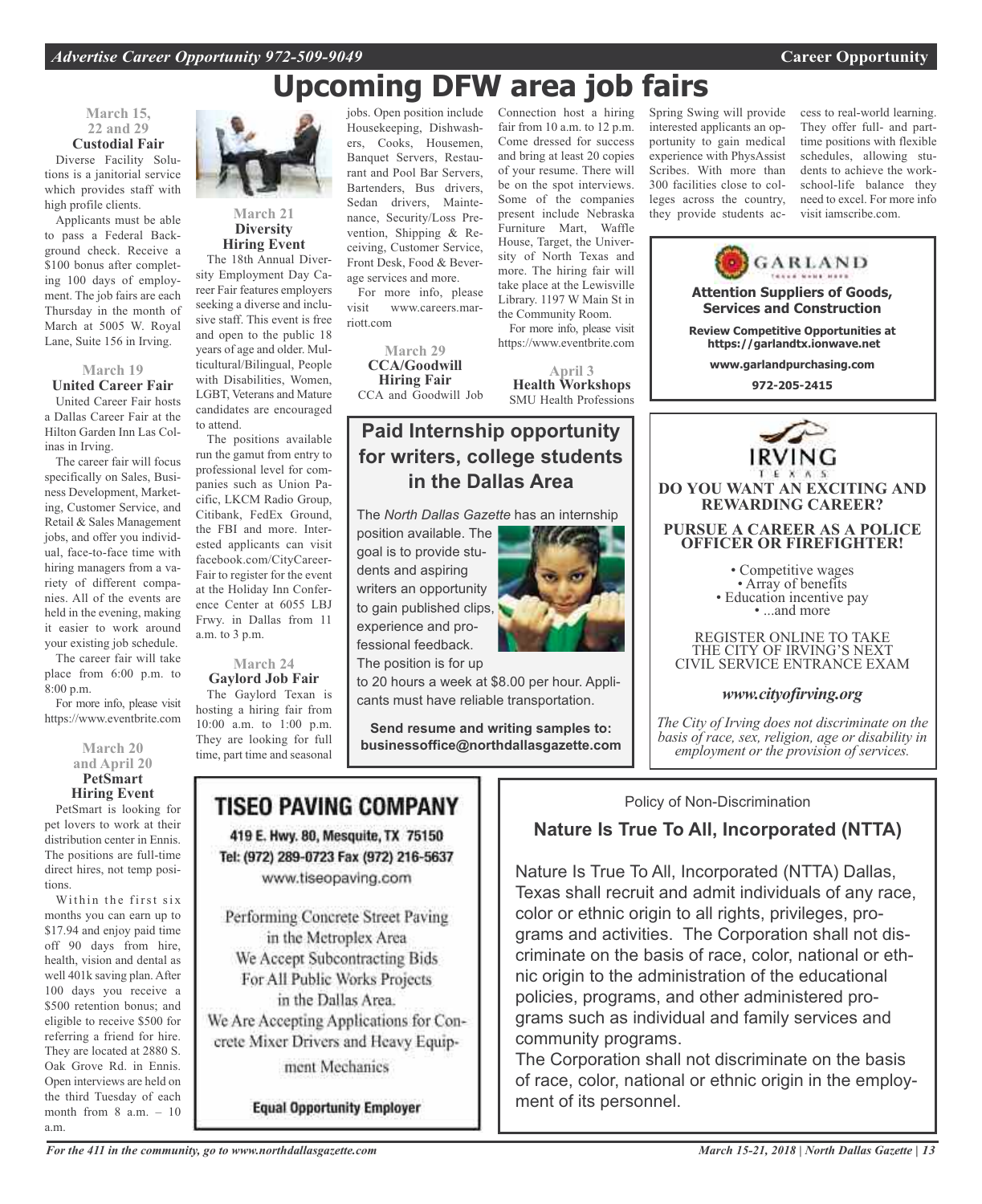## **BETHEL BIBLE FELLOWSHIP, CARROLLTON (A PLACE TO BELONG)**

*NOTICE: Pastor Woodson serves the community by providing "Professional Therapy and Counseling Services" on a "Sliding Fee" scale. To schedule an appointment call the Pastoral Counseling Center at 972-526-4525 or email the church at www.bethelbiblefelloswhip.org*

Discover Hope and Help for daily living; and, you don't have to be a member to come. The Connect-2-Reflect (C2R) meetings are held in comfortable and relaxed homes, one in Carrollton and one in Plano, refreshments are served. Call the church for details.

#### **March 18, 9:45 a.m.**

You're invited to our "Prayer and Meditation" at 9:45 am. You will be blessed and inspired. You don't want to miss this as we celebrate service to God, our community and all mankind.

## **March 21, 7 p.m.**

Join us in Wednesday's Prayer and Bible Study Class with Senior Pastor Woodson, Pastor Larry Gardner, Pastor Bernadette, and others conducting a study on the book of Ephesians with supporting chapters and verses. Spiritual maturity is God's desire for you; it's Time to Grow in the Word of God.

**April 1, 10 am**

This is no April Fool's Day. Bethel's pastors and members invite you to join us as we celebrate the glorious Resurrection of our Lord and Savior, Jesus Christ on this Easter Sunday. Our Total Praise Team is doing a special production with Dance Choreographer Helena Webb, you don't want to miss this special praise dance.

Dr. Terrance Woodson, Senior Pastor 1944 E. Hebron Parkway Carrollton, TX 75007 972-492-4300 www.bethelbiblefelloswhip.org

 $\mathcal{L}_\text{max}$  and  $\mathcal{L}_\text{max}$  and  $\mathcal{L}_\text{max}$ 

## **FELLOWSHIP CHRISTIAN CENTER CHURCH IN ALLEN "THE SHIP"**

#### **March 18, 8 a.m.**

Join us in our Sunday Morning Services as we praise and worship God in the Joycie Turner Fellowship Hall; followed by our Sunday Worship Services; and bring someone with you, you will be blessed.

#### **March 21**

Join us in our Wednesday's 12 Noon-Day Live, Prayer and Bible Study and/or our Wednesday Night Live, Prayer and Bible Study at 7 p.m. to learn more about God's Word. Be encouraged by God's plan for your maturity and His glory; and most of all; be prepared to grow.

## DEVOS, continued from Page 11

Consumer Financial Protection Bureau (CFPB) has worked with states and the Department of Justice to hold accountable the nation's largest servicer of federal student loans, Navient. In early 2017, CFPB sued the company for steering student loan borrowers into costly forbearance agreements that pad interest costs instead of enrolling borrowers in incomebased repayments.

Similarly, Massachusetts sued the Pennsylvania Higher Education Assistance Agency and the National Collegiate Student Loan Trust for overcharging student borrowers. That lawsuit alleged that although PHEAA was aware of the payment problems, it failed to rectify related borrower harms.

"Given the Education Department's utterly lackluster record of oversight," said Persis Yu, an attorney with the National Consumer Law Center and director of its Student Loan Borrower Assistance Project, "it should be doing more to work with states to protect the interests of student loan borrowers…Congress envisioned a role for states to play in protecting student loan borrowDr. W. L. Stafford, Sr., Ed. D. Senior Pastor 1609 14th Street Plano, TX 75074 Future Building location is 2450 K Avenue #300 Plano, TX 75074 972-379-3287 www.theship3c.org

#### **INSPIRING BODY OF CHRIST CHURCH, Let's Go Fishing! MATTHEW 4:19**

 $\mathcal{L}=\mathcal{L}^{\mathcal{L}}$  , where  $\mathcal{L}^{\mathcal{L}}$  , we have the set of the set of the set of the set of the set of the set of the set of the set of the set of the set of the set of the set of the set of the set of the set of

**March 16, 7 p.m.** All men are invited to Men's Ministry meeting each Friday night at 7 p.m., (IBOC promotes proactive male leadership.)

#### **March 18, 10 a.m.**

Ladies, it is women wear white day, and don't forget to join us at 3 p.m. for a fellowship meeting with Pastor Rush.

#### **March 19, 7 p.m.** Join us in Monday School as we grow in God's Word and learn what God has to

Pastor Rickie Rush 7701 S Westmoreland Road Dallas, TX 75237 972-372-4262

www.Ibocchurch.org

say to us.

## **MT. OLIVE CHURCH OF PLANO (MOCOP) (Uniting the Body of Christ Among Nations)**

\_\_\_\_\_\_\_\_\_\_\_\_\_\_\_\_\_\_\_\_\_\_

**March 18, 10 a.m.**

Join us for Morning Worship Service as we praise and worship God for His

ers. And given the Education Department's record of siding with servicers over borrowers, the state role is more critical now than ever."

A CFPB report, also released in October 2017, analyzed student loan complaints on a state-by-state basis.With more than 50,000 complaints filed with the Bureau, poor student loan servicing and servicing errors were frequently reported. The number of complaints were markedly rising inCalifornia, Florida, Georgia, Illinois, New York, Ohio, Texas and Pennsylvania.

"This kind of caving to special interests abandons the Department's duty to be a Honor and His glory; and don't forget to comeback at 7 p.m. for our Brazilian Church.

## **March 21, 7 p.m.**

You're invited to our Wednesday's Bible Study class; you will learn what God has to say to us. Come to be encouraged by God's plan for your spiritual growth and His glory.

Pastor Sam Fenceroy Senior Pastor and Pastor Gloria Fenceroy 300 Chisholm Place Plano, TX 75075 972-633-5511 www.mocop.org  $\overline{\phantom{a}}$  , and the set of the set of the set of the set of the set of the set of the set of the set of the set of the set of the set of the set of the set of the set of the set of the set of the set of the set of the s

#### **NEW MOUNT ZION BAPTIST CHURCH (Abiding in Christ)**

**March 18, 7 a.m.** Join us for our Early Service or our Morning Worship Service as we praise and worship God, you will be blessed.

**March 21, 7 pm** Join us at our Wednesday's Intercessory as we pray to God for others. Call the church for details for details.

Dr. Tommy L. Brown, Ed. D. Senior Pastor 9550 Shepherd Road Dallas, TX 75243 214-341-6459 nmzbcofdallas@aol.com

 $\overline{\phantom{a}}$  , and the set of the set of the set of the set of the set of the set of the set of the set of the set of the set of the set of the set of the set of the set of the set of the set of the set of the set of the s

## **SHILOH MBC IN PLANO (WHERE COMMUNITY**

thrifty steward of the public purse," said Whitney Barkley-Denney, a senior policy counsel with the Center for Responsible Lending. "Consumers are entitled to support and response from all levels of government. Hence, states must preserve their ability to protect borrowers residing in their respective jurisdictions."

"There is simply no precedent or provision for such a federal fiat," concluded Barkley-Denney.

*Charlene Crowell is the Centerfor Responsible Lending's Deputy Communications Director. She can be reached at Charlene.crowell@responsiblelending.org.*

## **BECOMES FAMILY)**

Come and connect to God through Shiloh; grow in Christ through the study of God's Word; and Serve God through service to each other and to the world. John 12:26.

#### **March 18, 2018**

You are invited to our morning worship at 10 a.m. Sunday School will begin at 8:30 a.m. We would love to have you at our services.

## **March 21, 7 p.m.**

You're invited to our Wednesday's Bible Study to learn more about God's Word. Come and be encouraged by God's plan for your maturity and growth;

it's all for His glory and His honor. We are, "Growing in Christ through the study of His Word."

## **April 1, 8 am & 11 am**

You are invited to join us as we celebrate the Resurrection of our Lord and Savior, Jesus Christ on Easter Sunday. We would love to have you at our services.

Our church ministries offer opportunities for motivation and growth; join us and see. Be blessed of the Lord.

Dr. Isaiah Joshua, Jr. Senior Pastor 920 E. 14th Street Plano, TX 75074 972-423-6695 www.smbcplano.org



www.IRSsafe.com

NDG now has a "Special Advertising Package" for churches and non-profit organizations that need to let the community know about your Special Event.

## Opportunity You Can Measure...

## **Church Events**

- Church Anniversary
- Pastor's Anniversary
- Women's Day
- Men's Day

## **Non-Profit Org. Events**

- Fundraisers
- (Concerts)
- Special Events
- (Personal or Community)

## Special Rate \$199

(Black & White, per insertion) Ad size - 4.905"x 6"(Quarter Page, B&W) (NOTE: Color Ad \$75 extra per inserion) Production disclaimer - NDG ad meake-ready is not included in promotion.

Layout/production of "copy ready"ad will be a nominal extra cost. E-mail ad copy to:

Marketing@NorthDallasGazette.com or call our Marketing Department today!



*For the 411 in the community, go to www.northdallasgazette.com*

**Church Happenings www.NorthDallasGazette.com**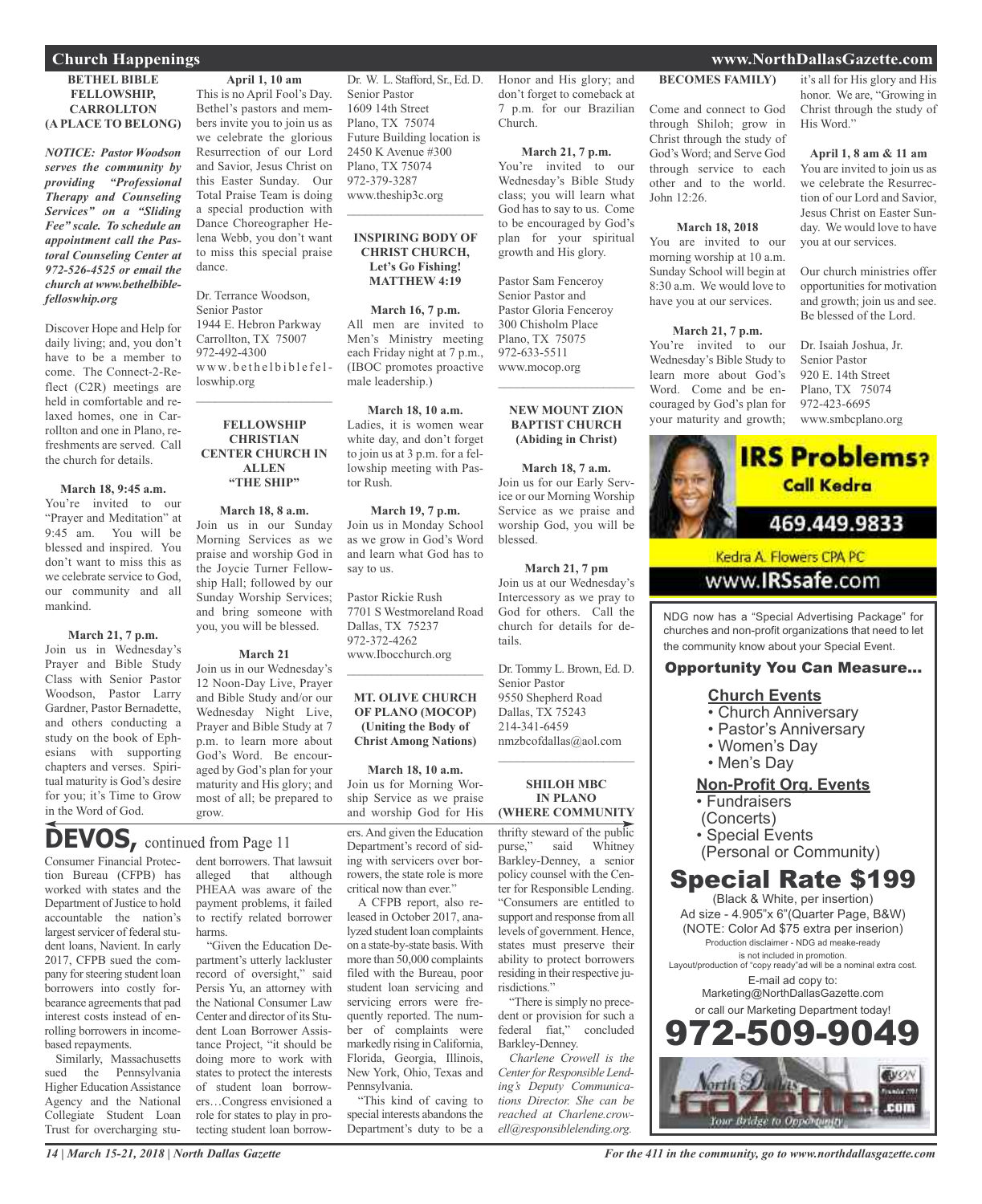## **www.NorthDallasGazette.com Church Directory**

# **Women's History Month, Part II**



*Send email to: businessoffice@ northdallasgazette.com to sign up for Sister Tarpley's weekly electronic newsletter.*

**Ida B. Wells-Barnett** in 1892 became part owner of the Memphis Free Speech, a Black newspaper, and began her anti-lynching campaign.

And, nearly seventy years after the first account of a lynching of a Black man in America appeared in Freedom's Journal, the first Black Newspaper, she and a delegation from Chicago called on President William McKinley to protest the apathy of "This Christian Nation" and the White House to the "lynching of mostly Black men.

**Phillis Wheatley** was purchased directly off "an African slave ship, in 1761" by affluent white Bostonians. She was taught to read and write by the Wheatley family and published Poems on Various Subjects, Religious and Moral, the first book of poetry by a Black woman in 1773.

**Dorothy Irene Height**, through the National Council of Negro Women (NCNW) now personifies "the defense of the Black family." She was one of the founders the Black Family Reunion Celebration in lions of African Americans to refocus on the Black family and its positive role in the struggle for equality in American life.

**Barbara Jordan** from Houston, Texas was elected to Congress in 1972. She became the first Black elected from Texas since Reconstruction.

Carol Moseley Braun of Illinois was elected the nation's first Black female Senator in November 1991.

**Fannie Lou Hamer**, a self-described "grass-root" person, she came to symbolize the Black woman as the venerable "spine" of the ongoing Black struggle for freedom and equality in the 1960s and the 1970s. She courageously exposed her body and soul to the violence and indignities of being Black in a racist society in order to liberate Blacks, and all people.

**Ruby Dee** and her husband Ossie Davis distinguished themselves as artists and activists. She is influential to the protracted struggle of Blacks to be. She fused her artistic talents with her historic perspectives of, and commitments to the Black struggle for freedom and equality. She established the Ruby Dee Scholarship in Dramatic Arts to encourage and support young Black women in the arts.

**Johnnetta Betsch Cole**,



Black woman president of the 111-year-old Spelman College. In May 1992, she announced a gift of \$37 million to her institution to bring more of the nation's most talented African American women to Spelman.

**Camille Cosby**, along with her husband, Bill Cosby in 1988 gave Spelman College a gift of \$20 million. At the time, it was

historical Black college, and the largest single philanthropic gift by African Americans.

**Mary C. Terrell** played an influential role in helping Black and white woman "throw off the yoke of oppression" of white racism and sexism in America. Terrell's commitment to eradicating the Jim Crow effects of Plessy v. Ferguson led her, as one of two



*Sister Tarpley, Sister Elma Turner, and Sister Rachel Lewis. Seated is Sister Oreler Murry, all four are AKA the Golden Hands of Bethel Bible Fellowship Church in Carrollton, Texas*



1986, and encouraged mil-in 1987 became the first the largest single gift to a Black women (the other was Ida B. Wells-Barnett) to help found the Niagara Movement in 1909, which was the forerunner of the National Association for the Advancement of Colored People (NAACP).

> She was also an active member in the National American Woman Suffrage Association, whose activities led to the ratification of the Nineteenth Amendment to the U. S. Constitution, giving women the right to vote in 1920.

**Lorraine Hansberry** was a prominent voice crying for the "total liberation of Black peoples all over the world," especially the liberation of Blacks in their protracted struggle for freedom and equality.

Hansberry's controversial play, A Raisin in The Sun (1959) (it was the first play on Broadway by a Black female playwright; it had 538 performances which indicated its acceptance by white society, the patrons of Broadway theater.) It also signaled a new era for the role of the Black artist in the American civil rights struggle.



Inspiring Body / Christ 200X

and 5th Sunday at 10:45 a.m. AWANA: Wednesday at 6:30 p.m. Contact Information: 972-423-6695 www.smbcplano.org

*For the 411 in the community, go to www.northdallasgazette.com*